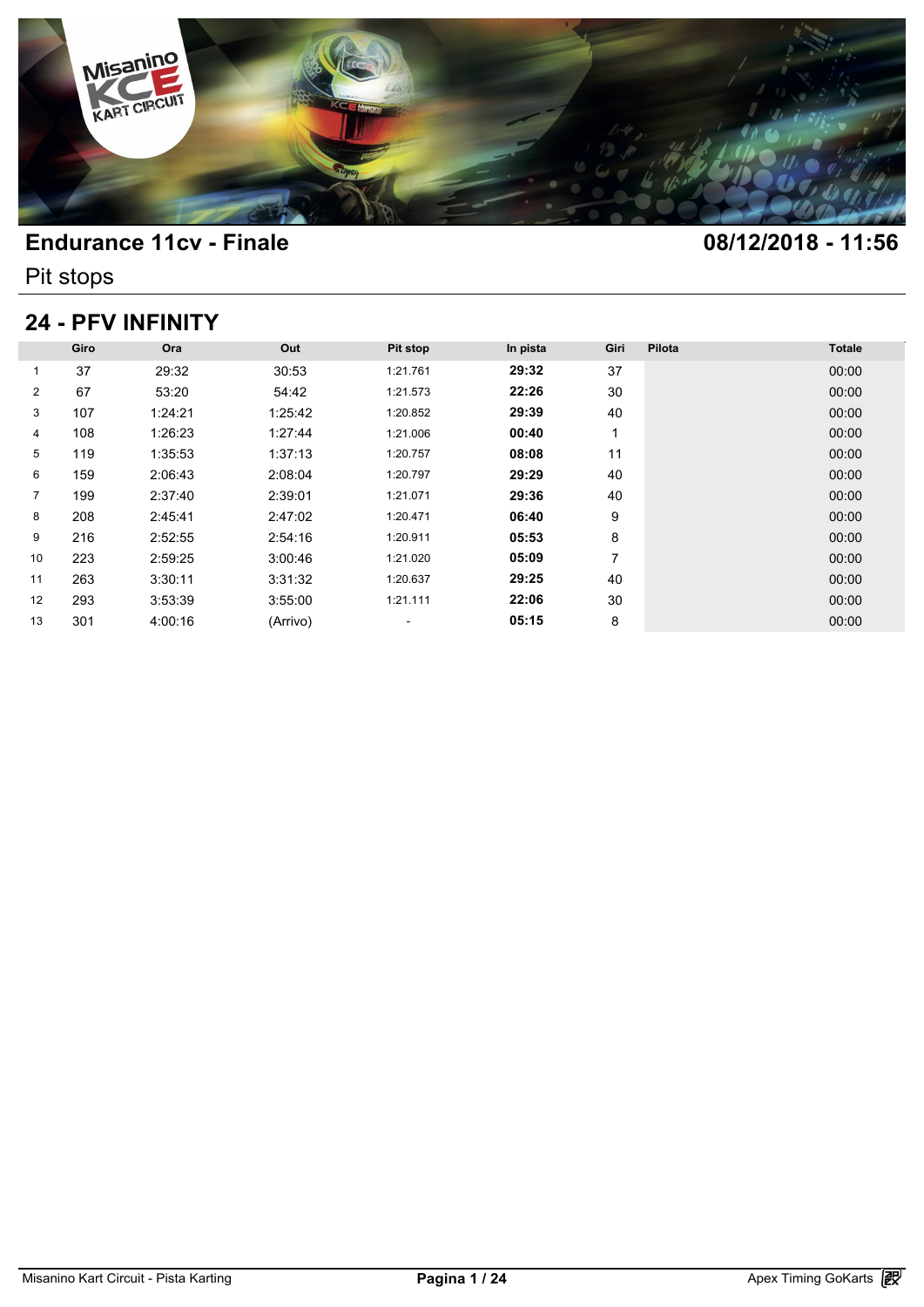

Pit stops

# **20 - DRGM**

| <b>20 - DRGM</b> |      |         |          |                          |          |                |        |               |  |  |
|------------------|------|---------|----------|--------------------------|----------|----------------|--------|---------------|--|--|
|                  | Giro | Ora     | Out      | Pit stop                 | In pista | Giri           | Pilota | <b>Totale</b> |  |  |
| 1                | 36   | 28:47   | 30:09    | 1:21.901                 | 28:47    | 36             |        | 00:00         |  |  |
| $\overline{2}$   | 76   | 59:56   | 1:01:17  | 1:20.982                 | 29:46    | 40             |        | 00:00         |  |  |
| 3                | 116  | 1:30:52 | 1:32:24  | 1:31.249                 | 29:35    | 40             |        | 00:00         |  |  |
| 4                | 154  | 2:00:29 | 2:01:50  | 1:21.182                 | 28:05    | 38             |        | 00:00         |  |  |
| 5                | 189  | 2:27:47 | 2:29:08  | 1:20.971                 | 25:56    | 35             |        | 00:00         |  |  |
| 6                | 229  | 2:58:45 | 3:00:06  | 1:20.836                 | 29:37    | 40             |        | 00:00         |  |  |
| $\overline{7}$   | 230  | 3:00:46 | 3:02:07  | 1:21.138                 | 00:40    |                |        | 00:00         |  |  |
| 8                | 231  | 3:02:47 | 3:04:08  | 1:20.952                 | 00:39    |                |        | 00:00         |  |  |
| 9                | 235  | 3:07:03 | 3:08:24  | 1:20.512                 | 02:55    | 4              |        | 00:00         |  |  |
| 10               | 237  | 3:09:51 | 3:11:12  | 1:20.953                 | 01:26    | $\overline{2}$ |        | 00:00         |  |  |
| 11               | 238  | 3:11:52 | 3:13:13  | 1:21.142                 | 00:40    | 4              |        | 00:00         |  |  |
| 12               | 276  | 3:41:23 | 3:42:43  | 1:20.712                 | 28:09    | 38             |        | 00:00         |  |  |
| 13               | 301  | 4:00:35 | (Arrivo) | $\overline{\phantom{a}}$ | 17:51    | 25             |        | 00:00         |  |  |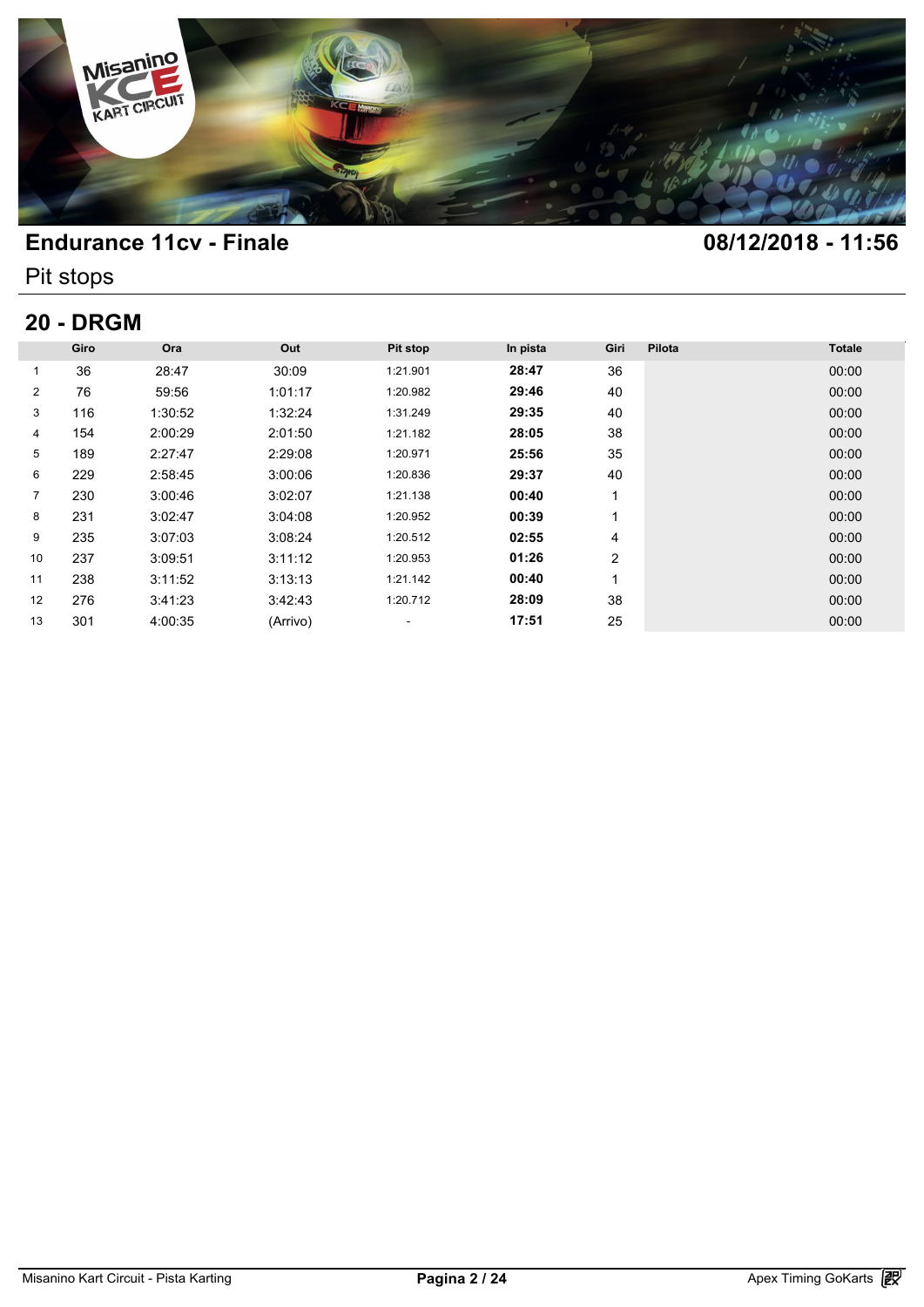

Pit stops

## **16 - TEAM ERRANI**

| <b>16 - TEAM ERRANI</b> |      |         |          |                          |          |      |        |               |  |  |
|-------------------------|------|---------|----------|--------------------------|----------|------|--------|---------------|--|--|
|                         |      |         |          |                          |          |      |        |               |  |  |
|                         | Giro | Ora     | Out      | Pit stop                 | In pista | Giri | Pilota | <b>Totale</b> |  |  |
| 1                       | 34   | 27:30   | 28:51    | 1:21.620                 | 27:30    | 34   |        | 00:00         |  |  |
| $\overline{2}$          | 55   | 44:47   | 46:08    | 1:20.801                 | 15:55    | 21   |        | 00:00         |  |  |
| 3                       | 71   | 58:09   | 59:30    | 1:20.744                 | 12:01    | 16   |        | 00:00         |  |  |
| 4                       | 106  | 1:25:42 | 1:27:03  | 1:20.864                 | 26:12    | 35   |        | 00:00         |  |  |
| 5                       | 143  | 1:54:36 | 1:55:56  | 1:20.497                 | 27:32    | 37   |        | 00:00         |  |  |
| 6                       | 179  | 2:22:45 | 2:24:06  | 1:20.265                 | 26:49    | 36   |        | 00:00         |  |  |
| $\overline{7}$          | 217  | 2:52:22 | 2:53:42  | 1:20.217                 | 28:15    | 38   |        | 00:00         |  |  |
| 8                       | 247  | 3:15:54 | 3:17:15  | 1:20.395                 | 22:12    | 30   |        | 00:00         |  |  |
| 9                       | 278  | 3:40:05 | 3:41:26  | 1:20.869                 | 22:50    | 31   |        | 00:00         |  |  |
| 10                      | 282  | 3:44:24 | 3:45:44  | 1:20.813                 | 02:57    | 4    |        | 00:00         |  |  |
| 11                      | 286  | 3:48:38 | 3:50:01  | 1:22.548                 | 02:53    | 4    |        | 00:00         |  |  |
| 12                      | 291  | 3:53:41 | 3:55:01  | 1:19.502                 | 03:40    | 5    |        | 00:00         |  |  |
| 13                      | 300  | 4:00:59 | (Arrivo) | $\overline{\phantom{a}}$ | 05:57    | 9    |        | 00:00         |  |  |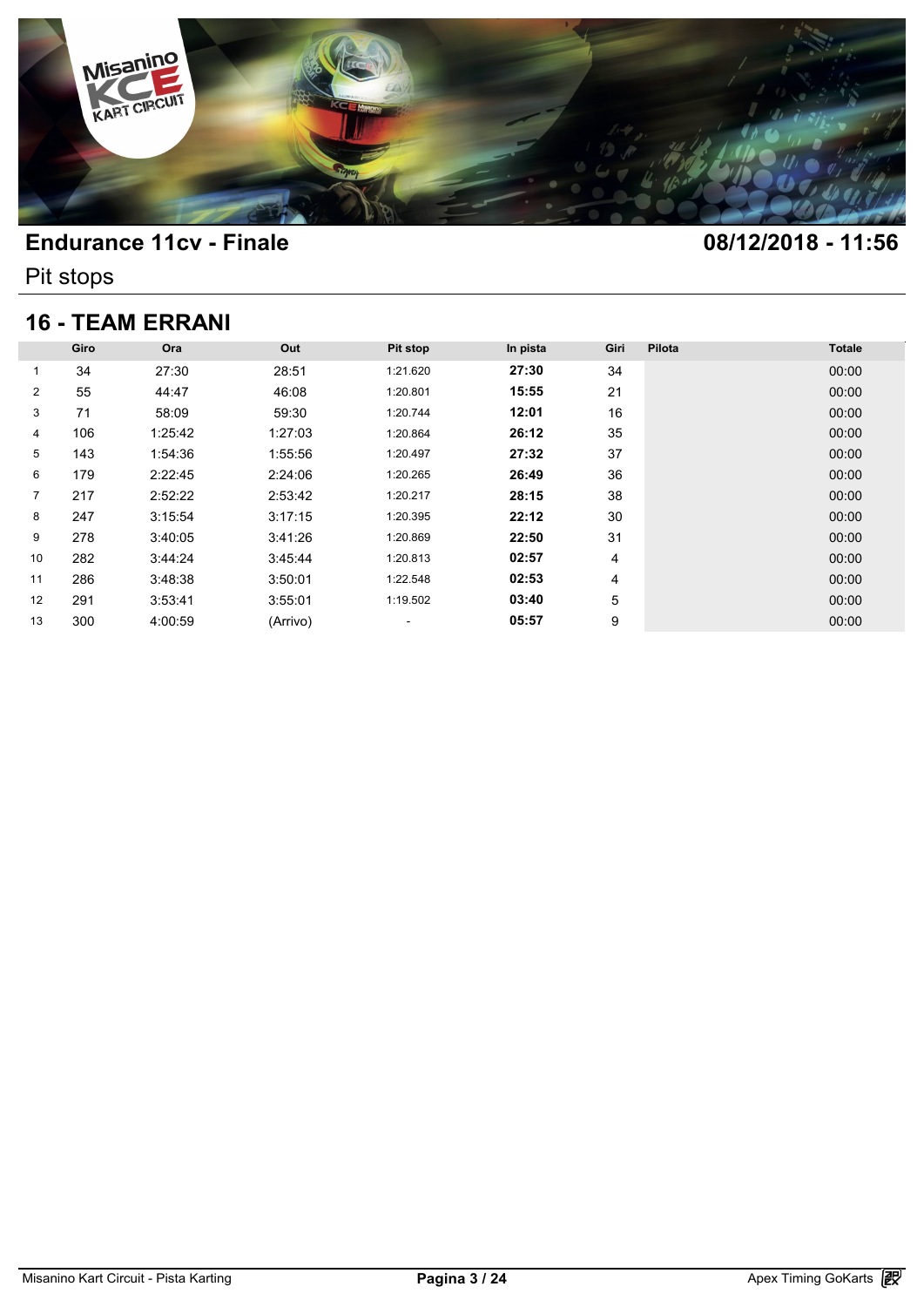

Pit stops

## **19 - CKC**

| <b>19 - CKC</b> |      |         |          |                          |          |      |        |               |  |  |
|-----------------|------|---------|----------|--------------------------|----------|------|--------|---------------|--|--|
|                 | Giro | Ora     | Out      | Pit stop                 | In pista | Giri | Pilota | <b>Totale</b> |  |  |
| 1               | 36   | 29:08   | 30:30    | 1:21.384                 | 29:08    | 36   |        | 00:00         |  |  |
| $\overline{2}$  | 69   | 55:27   | 56:49    | 1:21.551                 | 24:57    | 33   |        | 00:00         |  |  |
| 3               | 106  | 1:24:31 | 1:25:52  | 1:21.433                 | 27:41    | 37   |        | 00:00         |  |  |
| 4               | 141  | 1:52:11 | 1:53:32  | 1:20.710                 | 26:18    | 35   |        | 00:00         |  |  |
| 5               | 179  | 2:21:52 | 2:23:13  | 1:21.200                 | 28:20    | 38   |        | 00:00         |  |  |
| 6               | 200  | 2:38:58 | 2:40:19  | 1:20.686                 | 15:45    | 21   |        | 00:00         |  |  |
| $\overline{7}$  | 239  | 3:09:11 | 3:10:32  | 1:21.535                 | 28:51    | 39   |        | 00:00         |  |  |
| 8               | 245  | 3:14:58 | 3:16:19  | 1:20.408                 | 04:25    | 6    |        | 00:00         |  |  |
| 9               | 248  | 3:18:31 | 3:19:52  | 1:20.683                 | 02:12    | 3    |        | 00:00         |  |  |
| 10              | 281  | 3:44:14 | 3:45:35  | 1:20.482                 | 24:22    | 33   |        | 00:00         |  |  |
| 11              | 282  | 3:46:17 | 3:47:37  | 1:20.720                 | 00:41    | 4    |        | 00:00         |  |  |
| 12              | 283  | 3:48:18 | 3:49:39  | 1:20.360                 | 00:40    |      |        | 00:00         |  |  |
| 13              | 299  | 4:00:50 | (Arrivo) | $\overline{\phantom{a}}$ | 11:11    | 16   |        | 00:00         |  |  |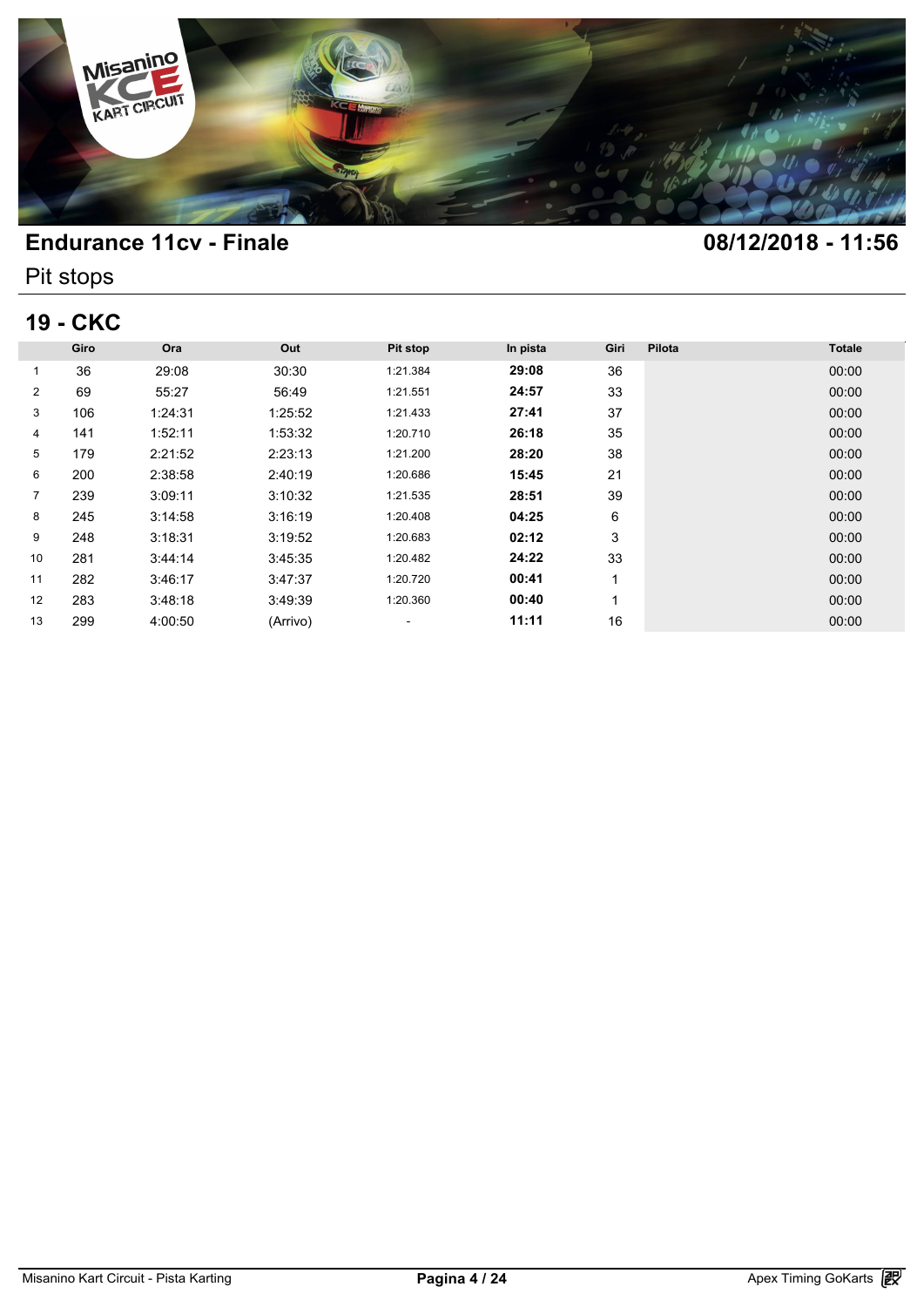

Pit stops

## **21 - PAGANEDO RT**

| 21 - PAGANEDO RT |      |         |          |                          |          |      |        |               |  |  |  |
|------------------|------|---------|----------|--------------------------|----------|------|--------|---------------|--|--|--|
|                  | Giro | Ora     | Out      | Pit stop                 | In pista | Giri | Pilota | <b>Totale</b> |  |  |  |
| 1                | 36   | 29:01   | 30:22    | 1:21.337                 | 29:01    | 36   |        | 00:00         |  |  |  |
| $\overline{2}$   | 73   | 58:08   | 59:29    | 1:20.500                 | 27:45    | 37   |        | 00:00         |  |  |  |
| 3                | 111  | 1:27:56 | 1:29:17  | 1:21.013                 | 28:27    | 38   |        | 00:00         |  |  |  |
| 4                | 149  | 1:57:33 | 1:58:54  | 1:21.576                 | 28:15    | 38   |        | 00:00         |  |  |  |
| 5                | 170  | 2:14:38 | 2:15:59  | 1:21.272                 | 15:43    | 21   |        | 00:00         |  |  |  |
| 6                | 186  | 2:27:56 | 2:29:17  | 1:21.203                 | 11:56    | 16   |        | 00:00         |  |  |  |
| $\overline{7}$   | 206  | 2:44:15 | 2:45:37  | 1:21.313                 | 14:58    | 20   |        | 00:00         |  |  |  |
| 8                | 221  | 2:56:51 | 2:58:13  | 1:21.636                 | 11:14    | 15   |        | 00:00         |  |  |  |
| 9                | 242  | 3:13:49 | 3:15:10  | 1:20.899                 | 15:36    | 21   |        | 00:00         |  |  |  |
| 10               | 267  | 3:33:43 | 3:35:07  | 1:24.932                 | 18:32    | 25   |        | 00:00         |  |  |  |
| 11               | 279  | 3:44:05 | 3:45:25  | 1:20.510                 | 08:57    | 12   |        | 00:00         |  |  |  |
| 12               | 290  | 3:53:31 | 3:54:51  | 1:20.537                 | 08:05    | 11   |        | 00:00         |  |  |  |
| 13               | 299  | 4:00:54 | (Arrivo) | $\overline{\phantom{a}}$ | 06:02    | 9    |        | 00:00         |  |  |  |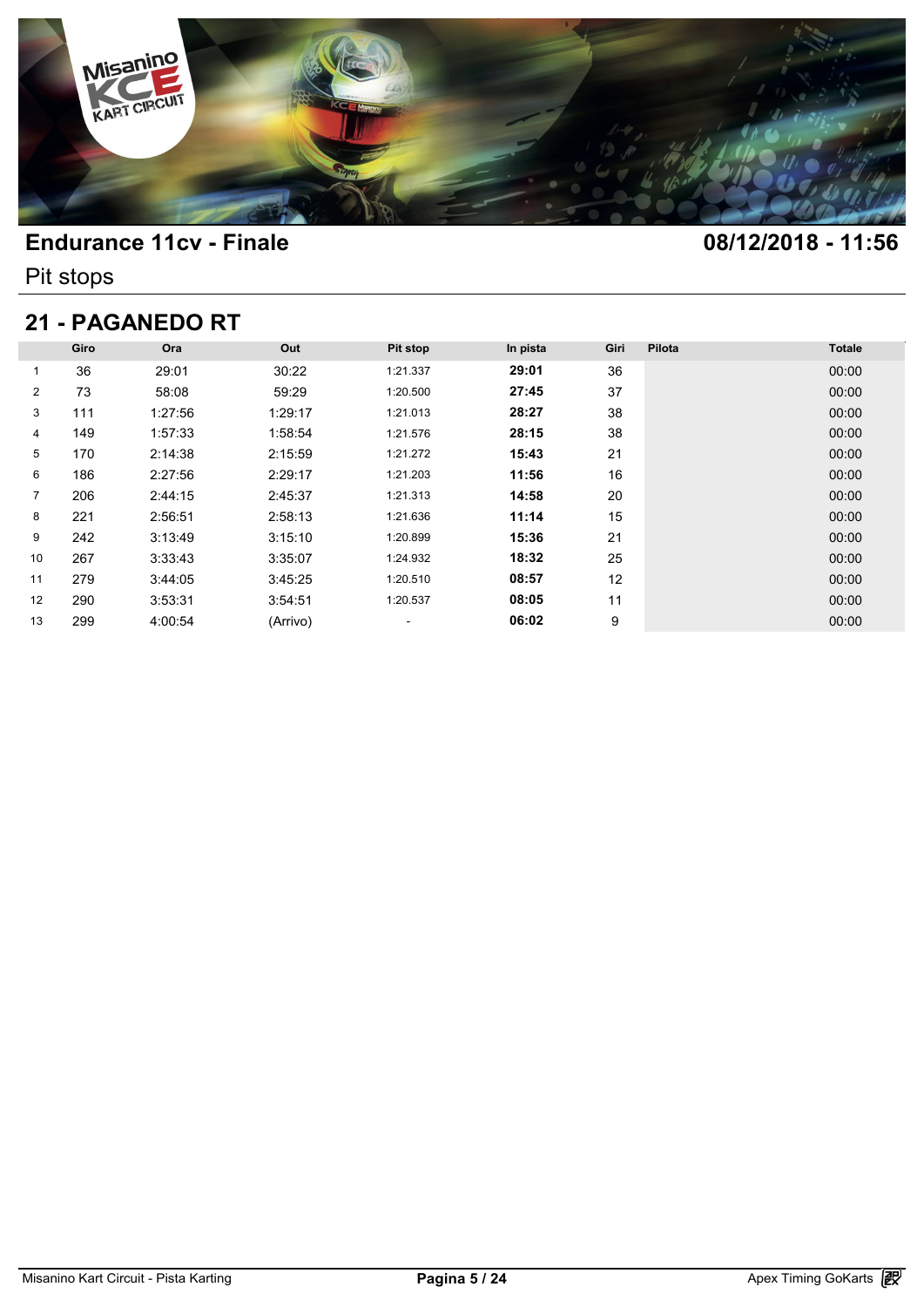

Pit stops

### **12 - VESCOVELLI JUNIOR**

| <b>12 - VESCOVELLI JUNIOR</b> |      |         |          |          |          |      |        |               |  |  |  |
|-------------------------------|------|---------|----------|----------|----------|------|--------|---------------|--|--|--|
|                               | Giro | Ora     | Out      | Pit stop | In pista | Giri | Pilota | <b>Totale</b> |  |  |  |
| 1                             | 20   | 16:51   | 18:13    | 1:22.169 | 16:51    | 20   |        | 00:00         |  |  |  |
| $\overline{2}$                | 40   | 33:27   | 34:48    | 1:21.116 | 15:13    | 20   |        | 00:00         |  |  |  |
| 3                             | 63   | 52:12   | 53:33    | 1:21.273 | 17:24    | 23   |        | 00:00         |  |  |  |
| 4                             | 82   | 1:08:00 | 1:09:21  | 1:20.824 | 14:26    | 19   |        | 00:00         |  |  |  |
| 5                             | 106  | 1:27:12 | 1:28:33  | 1:20.970 | 17:51    | 24   |        | 00:00         |  |  |  |
| 6                             | 127  | 1:44:19 | 1:45:40  | 1:21.536 | 15:45    | 21   |        | 00:00         |  |  |  |
| $\overline{7}$                | 151  | 2:03:26 | 2:04:47  | 1:20.568 | 17:46    | 24   |        | 00:00         |  |  |  |
| 8                             | 172  | 2:20:21 | 2:21:43  | 1:21.601 | 15:34    | 21   |        | 00:00         |  |  |  |
| 9                             | 192  | 2:36:44 | 2:38:06  | 1:22.059 | 15:01    | 20   |        | 00:00         |  |  |  |
| 10                            | 220  | 2:59:08 | 3:00:30  | 1:21.190 | 21:02    | 28   |        | 00:00         |  |  |  |
| 11                            | 253  | 3:24:58 | 3:26:19  | 1:21.445 | 24:27    | 33   |        | 00:00         |  |  |  |
| 12                            | 282  | 3:48:13 | 3:49:34  | 1:21.423 | 21:53    | 29   |        | 00:00         |  |  |  |
| 13                            | 298  | 4:00:42 | (Arrivo) | ۰        | 11:07    | 16   |        | 00:00         |  |  |  |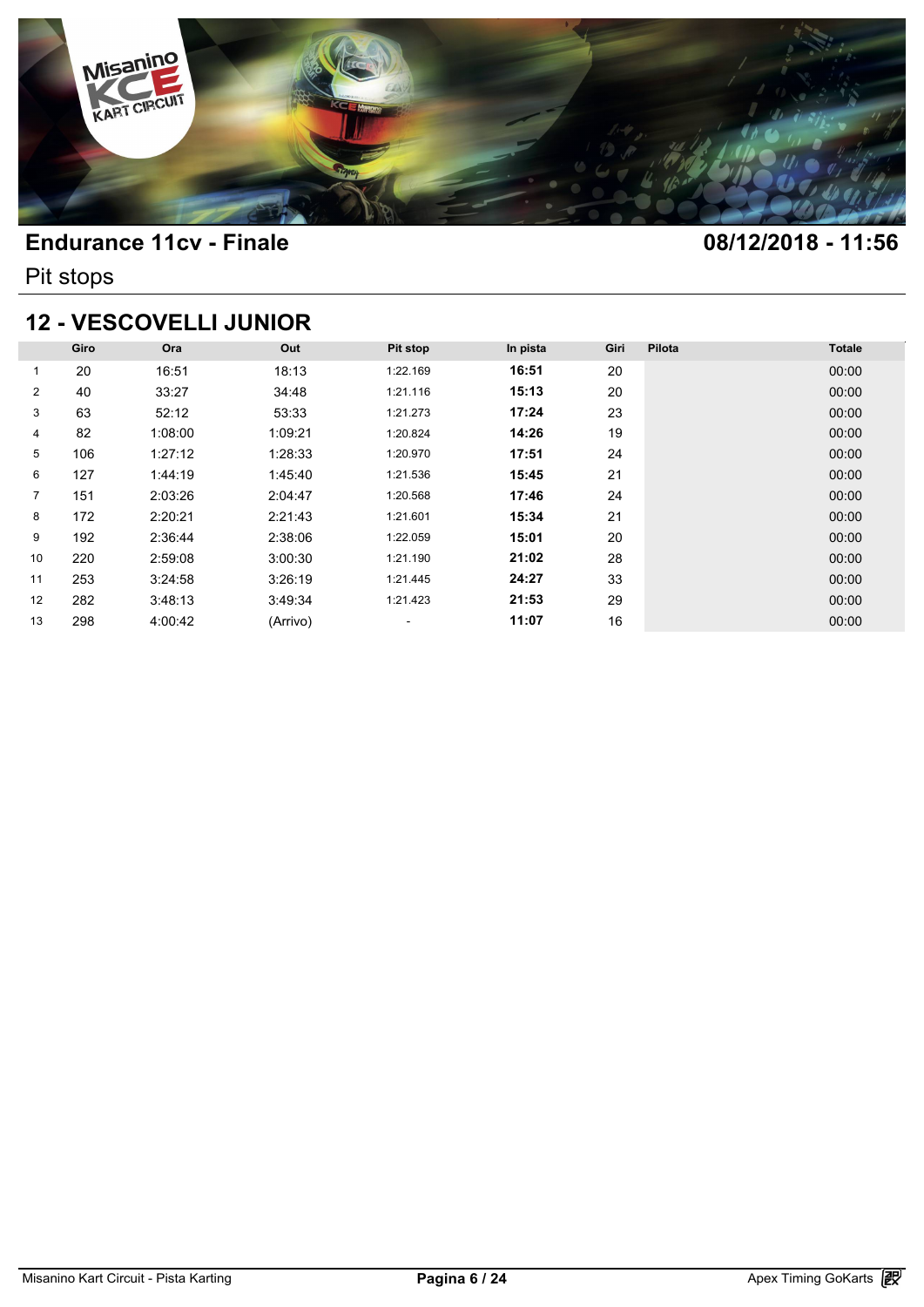

Pit stops

## **7 - RAPPRESENTATIVA MKS**

| <b>7 - RAPPRESENTATIVA MKS</b> |      |         |          |                          |          |      |        |               |  |  |  |
|--------------------------------|------|---------|----------|--------------------------|----------|------|--------|---------------|--|--|--|
|                                | Giro | Ora     | Out      | Pit stop                 | In pista | Giri | Pilota | <b>Totale</b> |  |  |  |
| 1                              | 20   | 17:00   | 18:31    | 1:30.474                 | 17:00    | 20   |        | 00:00         |  |  |  |
| $\overline{2}$                 | 40   | 33:41   | 35:10    | 1:29.177                 | 15:10    | 20   |        | 00:00         |  |  |  |
| 3                              | 62   | 51:46   | 53:08    | 1:21.545                 | 16:36    | 22   |        | 00:00         |  |  |  |
| 4                              | 84   | 1:09:45 | 1:11:06  | 1:20.809                 | 16:37    | 22   |        | 00:00         |  |  |  |
| 5                              | 108  | 1:29:04 | 1:30:27  | 1:23.484                 | 17:58    | 24   |        | 00:00         |  |  |  |
| 6                              | 131  | 1:47:42 | 1:49:05  | 1:22.107                 | 17:15    | 23   |        | 00:00         |  |  |  |
| $\overline{7}$                 | 152  | 2:04:52 | 2:06:12  | 1:20.271                 | 15:47    | 21   |        | 00:00         |  |  |  |
| 8                              | 176  | 2:24:01 | 2:25:20  | 1:18.834                 | 17:49    | 24   |        | 00:00         |  |  |  |
| 9                              | 205  | 2:47:09 | 2:48:42  | 1:32.664                 | 21:49    | 29   |        | 00:00         |  |  |  |
| 10                             | 227  | 3:05:09 | 3:06:31  | 1:22.512                 | 16:26    | 22   |        | 00:00         |  |  |  |
| 11                             | 245  | 3:19:58 | 3:21:20  | 1:22.077                 | 13:26    | 18   |        | 00:00         |  |  |  |
| 12                             | 267  | 3:37:35 | 3:38:58  | 1:22.270                 | 16:15    | 22   |        | 00:00         |  |  |  |
| 13                             | 297  | 4:00:31 | (Arrivo) | $\overline{\phantom{a}}$ | 21:33    | 30   |        | 00:00         |  |  |  |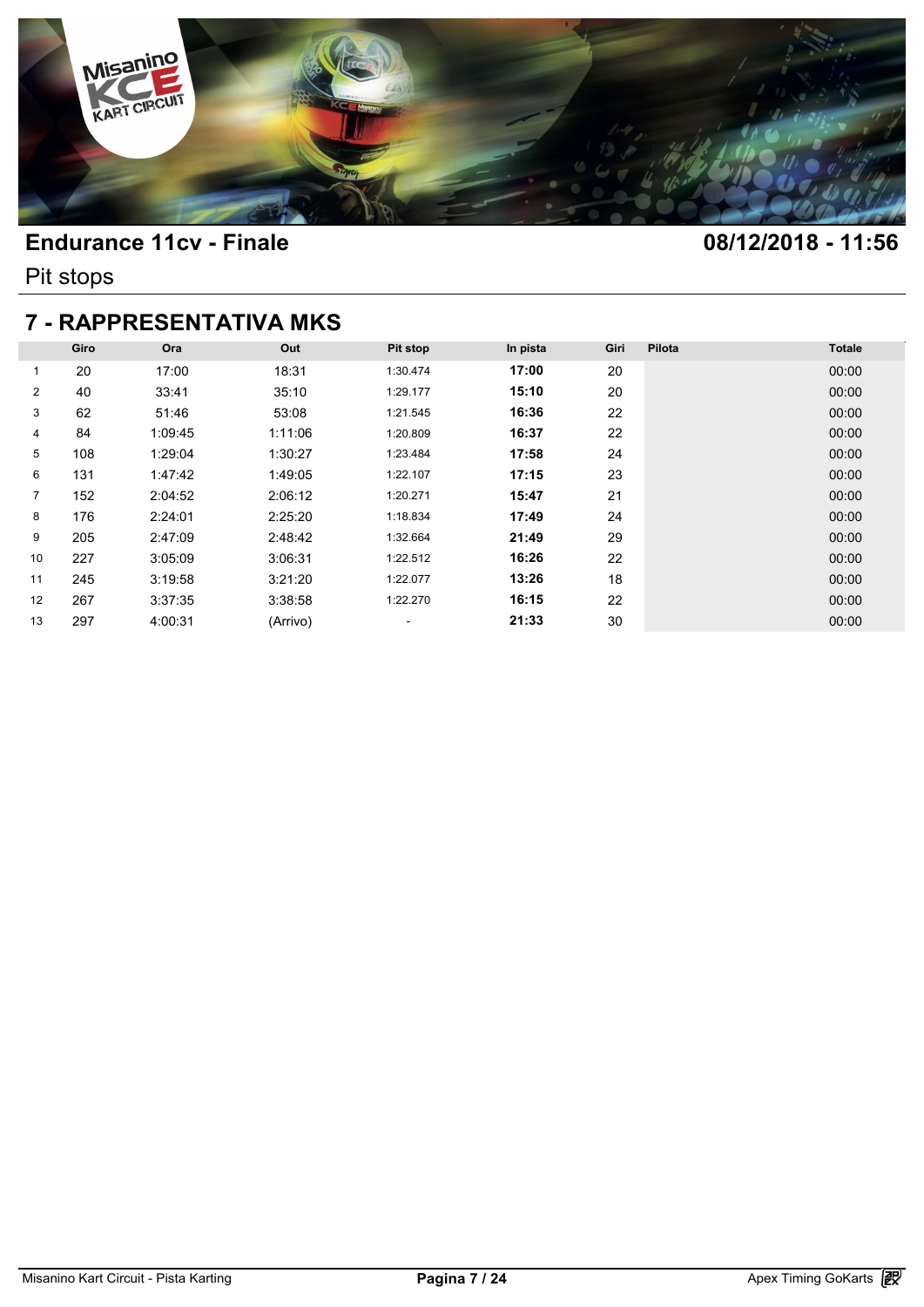

Pit stops

## **14 - COYOTE 1**

| <b>14 - COYOTE 1</b> |      |         |          |                          |          |      |        |               |  |  |  |
|----------------------|------|---------|----------|--------------------------|----------|------|--------|---------------|--|--|--|
|                      | Giro | Ora     | Out      | Pit stop                 | In pista | Giri | Pilota | <b>Totale</b> |  |  |  |
| 1                    | 17   | 15:00   | 16:20    | 1:20.894                 | 15:00    | 17   |        | 00:00         |  |  |  |
| $\overline{2}$       | 37   | 31:40   | 33:02    | 1:21.645                 | 15:19    | 20   |        | 00:00         |  |  |  |
| 3                    | 72   | 59:30   | 1:00:52  | 1:22.214                 | 26:28    | 35   |        | 00:00         |  |  |  |
| 4                    | 110  | 1:29:33 | 1:30:55  | 1:22.021                 | 28:40    | 38   |        | 00:00         |  |  |  |
| 5                    | 147  | 1:58:40 | 2:00:02  | 1:21.679                 | 27:45    | 37   |        | 00:00         |  |  |  |
| 6                    | 169  | 2:16:35 | 2:17:57  | 1:21.867                 | 16:33    | 22   |        | 00:00         |  |  |  |
| $\overline{7}$       | 194  | 2:36:45 | 2:38:07  | 1:21.828                 | 18:47    | 25   |        | 00:00         |  |  |  |
| 8                    | 195  | 2:38:49 | 2:40:10  | 1:20.885                 | 00:42    | 1    |        | 00:00         |  |  |  |
| 9                    | 210  | 2:51:24 | 2:52:46  | 1:22.071                 | 11:14    | 15   |        | 00:00         |  |  |  |
| 10                   | 247  | 3:20:30 | 3:21:52  | 1:21.989                 | 27:43    | 37   |        | 00:00         |  |  |  |
| 11                   | 248  | 3:22:35 | 3:23:58  | 1:22.262                 | 00:43    | 1    |        | 00:00         |  |  |  |
| 12                   | 283  | 3:50:02 | 3:51:25  | 1:22.216                 | 26:04    | 35   |        | 00:00         |  |  |  |
| 13                   | 296  | 4:00:28 | (Arrivo) | $\overline{\phantom{a}}$ | 09:03    | 13   |        | 00:00         |  |  |  |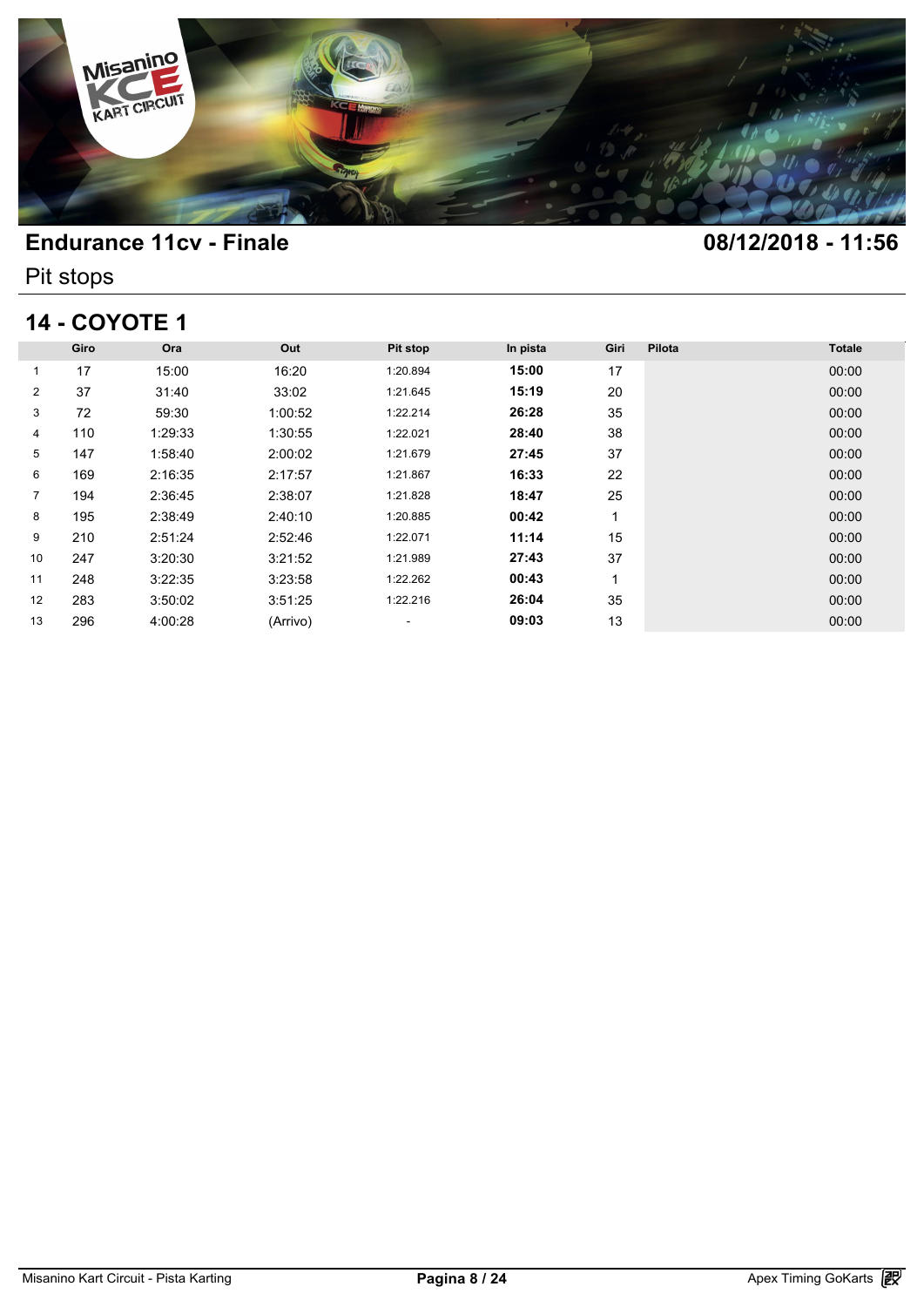

Pit stops

# **11 - PANAREA**

| 11 - PANAREA   |      |         |          |          |          |      |        |               |  |  |  |
|----------------|------|---------|----------|----------|----------|------|--------|---------------|--|--|--|
|                | Giro | Ora     | Out      | Pit stop | In pista | Giri | Pilota | <b>Totale</b> |  |  |  |
| 1              | 20   | 16:59   | 18:37    | 1:37.428 | 16:59    | 20   |        | 00:00         |  |  |  |
| $\overline{2}$ | 52   | 43:05   | 44:26    | 1:21.897 | 24:28    | 32   |        | 00:00         |  |  |  |
| 3              | 88   | 1:11:38 | 1:13:03  | 1:24.908 | 27:11    | 36   |        | 00:00         |  |  |  |
| 4              | 121  | 1:37:45 | 1:39:06  | 1:21.402 | 24:41    | 33   |        | 00:00         |  |  |  |
| 5              | 143  | 1:55:43 | 1:57:05  | 1:21.964 | 16:36    | 22   |        | 00:00         |  |  |  |
| 6              | 170  | 2:17:28 | 2:18:49  | 1:21.592 | 20:23    | 27   |        | 00:00         |  |  |  |
| $\overline{7}$ | 201  | 2:42:02 | 2:43:25  | 1:22.265 | 23:13    | 31   |        | 00:00         |  |  |  |
| 8              | 227  | 3:03:03 | 3:04:25  | 1:22.747 | 19:37    | 26   |        | 00:00         |  |  |  |
| 9              | 252  | 3:23:11 | 3:24:33  | 1:21.588 | 18:45    | 25   |        | 00:00         |  |  |  |
| 10             | 253  | 3:25:14 | 3:26:36  | 1:21.537 | 00:41    | 1    |        | 00:00         |  |  |  |
| 11             | 254  | 3:27:17 | 3:28:38  | 1:21.307 | 00:41    | 1    |        | 00:00         |  |  |  |
| 12             | 277  | 3:45:54 | 3:47:17  | 1:22.246 | 17:16    | 23   |        | 00:00         |  |  |  |
| 13             | 296  | 4:00:47 | (Arrivo) | ٠        | 13:30    | 19   |        | 00:00         |  |  |  |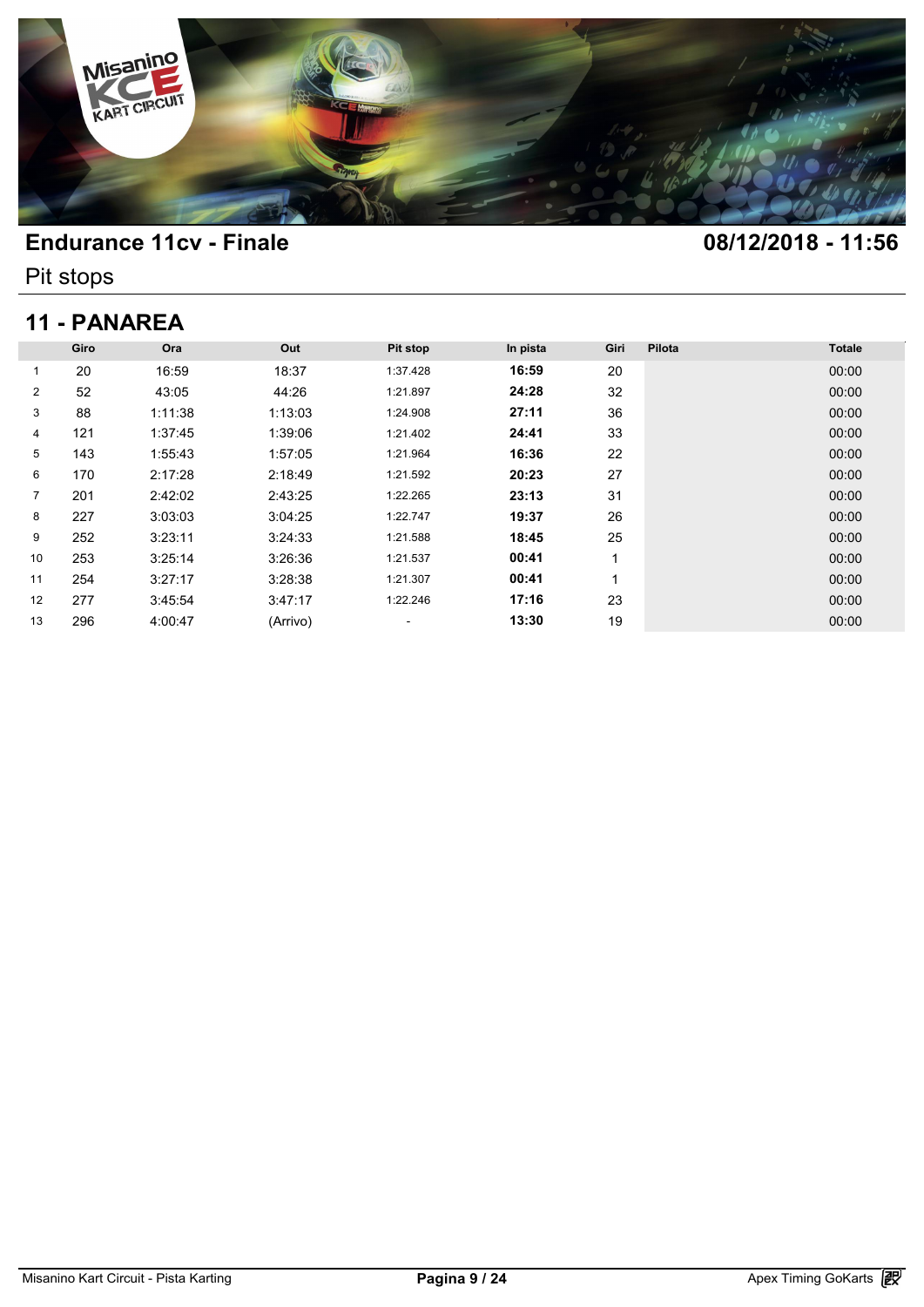

Pit stops

### **22 - BUFERAUTO MOTORSPORT**

| <b>22 - BUFERAUTO MOTORSPORT</b> |      |         |          |                          |          |      |        |               |  |  |  |
|----------------------------------|------|---------|----------|--------------------------|----------|------|--------|---------------|--|--|--|
|                                  | Giro | Ora     | Out      | Pit stop                 | In pista | Giri | Pilota | <b>Totale</b> |  |  |  |
| 1                                | 25   | 20:50   | 22:11    | 1:21.128                 | 20:50    | 25   |        | 00:00         |  |  |  |
| $\overline{2}$                   | 51   | 41:58   | 43:19    | 1:21.790                 | 19:46    | 26   |        | 00:00         |  |  |  |
| 3                                | 66   | 55:07   | 56:29    | 1:21.678                 | 11:47    | 15   |        | 00:00         |  |  |  |
| 4                                | 82   | 1:08:47 | 1:10:09  | 1:22.080                 | 12:18    | 16   |        | 00:00         |  |  |  |
| 5                                | 109  | 1:30:36 | 1:31:57  | 1:21.450                 | 20:26    | 27   |        | 00:00         |  |  |  |
| 6                                | 135  | 1:51:14 | 1:52:35  | 1:21.111                 | 19:17    | 26   |        | 00:00         |  |  |  |
| 7                                | 160  | 2:11:24 | 2:12:46  | 1:21.858                 | 18:48    | 25   |        | 00:00         |  |  |  |
| 8                                | 175  | 2:24:22 | 2:25:43  | 1:20.621                 | 11:36    | 15   |        | 00:00         |  |  |  |
| 9                                | 190  | 2:37:33 | 2:38:54  | 1:20.915                 | 11:50    | 15   |        | 00:00         |  |  |  |
| 10                               | 220  | 3:01:20 | 3:02:42  | 1:21.841                 | 22:25    | 30   |        | 00:00         |  |  |  |
| 11                               | 244  | 3:20:25 | 3:21:45  | 1:20.686                 | 17:42    | 24   |        | 00:00         |  |  |  |
| 12                               | 268  | 3:39:57 | 3:41:18  | 1:21.316                 | 18:11    | 24   |        | 00:00         |  |  |  |
| 13                               | 295  | 4:00:42 | (Arrivo) | $\overline{\phantom{a}}$ | 19:24    | 27   |        | 00:00         |  |  |  |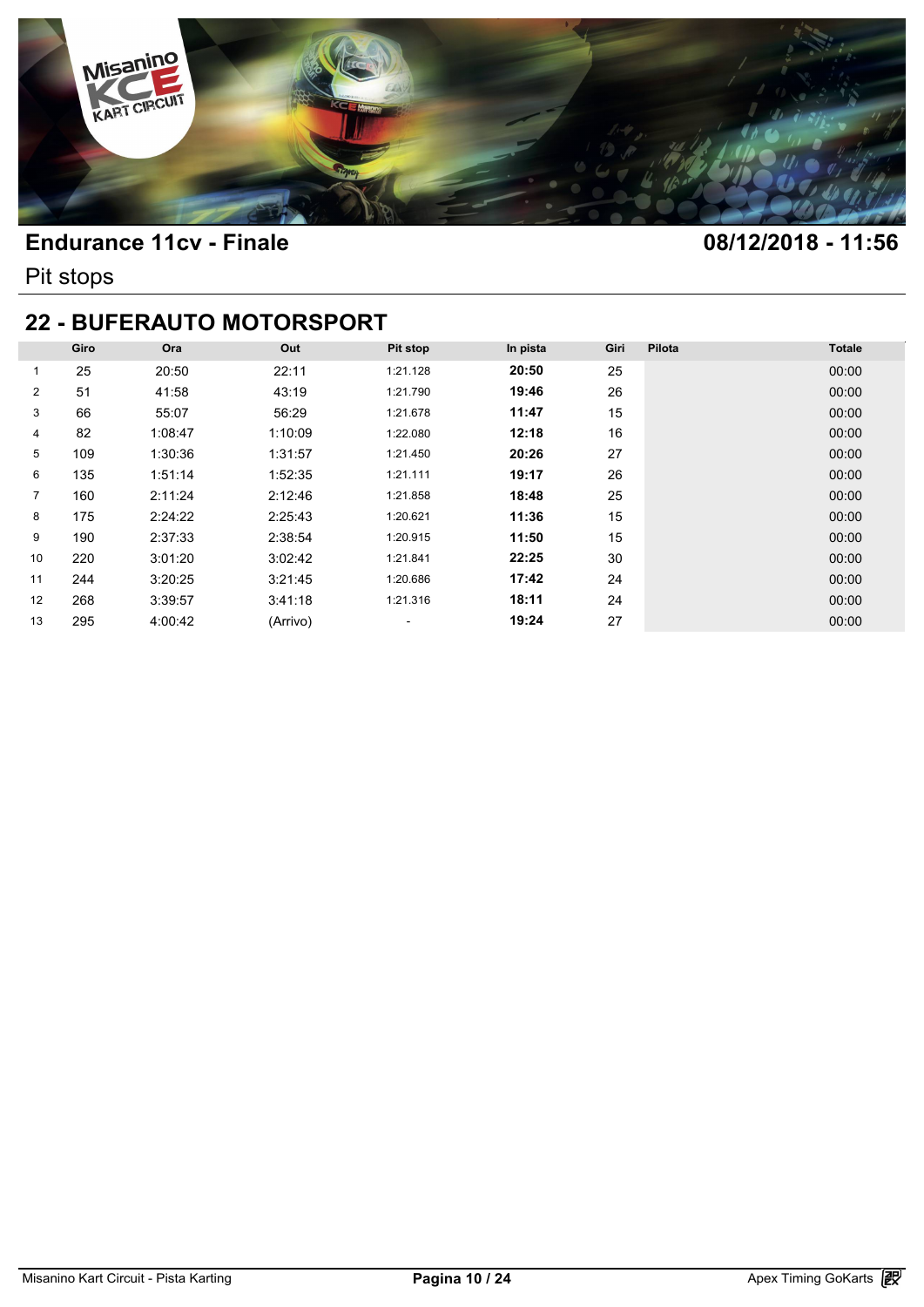

Pit stops

# **26 - TRE AVE MARIA**

| <b>26 - TRE AVE MARIA</b> |      |         |          |                          |          |      |        |               |  |  |
|---------------------------|------|---------|----------|--------------------------|----------|------|--------|---------------|--|--|
|                           | Giro | Ora     | Out      | Pit stop                 | In pista | Giri | Pilota | <b>Totale</b> |  |  |
| 1                         | 19   | 16:29   | 17:53    | 1:24.061                 | 16:29    | 19   |        | 00:00         |  |  |
| $\overline{2}$            | 55   | 45:18   | 46:36    | 1:17.821                 | 27:25    | 36   |        | 00:00         |  |  |
| 3                         | 76   | 1:02:44 | 1:04:07  | 1:23.022                 | 16:08    | 21   |        | 00:00         |  |  |
| 4                         | 111  | 1:30:38 | 1:31:57  | 1:18.797                 | 26:30    | 35   |        | 00:00         |  |  |
| 5                         | 138  | 1:52:32 | 1:53:55  | 1:23.042                 | 20:35    | 27   |        | 00:00         |  |  |
| 6                         | 152  | 2:04:18 | 2:05:40  | 1:22.720                 | 10:23    | 14   |        | 00:00         |  |  |
| $\overline{7}$            | 168  | 2:17:48 | 2:19:11  | 1:23.227                 | 12:07    | 16   |        | 00:00         |  |  |
| 8                         | 196  | 2:40:31 | 2:41:54  | 1:23.953                 | 21:19    | 28   |        | 00:00         |  |  |
| 9                         | 214  | 2:55:21 | 2:56:44  | 1:22.624                 | 13:26    | 18   |        | 00:00         |  |  |
| 10                        | 249  | 3:23:11 | 3:24:34  | 1:23.374                 | 26:26    | 35   |        | 00:00         |  |  |
| 11                        | 267  | 3:38:09 | 3:39:33  | 1:23.671                 | 13:35    | 18   |        | 00:00         |  |  |
| 12                        | 277  | 3:47:03 | 3:48:24  | 1:20.742                 | 07:30    | 10   |        | 00:00         |  |  |
| 13                        | 294  | 4:00:48 | (Arrivo) | $\overline{\phantom{a}}$ | 12:23    | 17   |        | 00:00         |  |  |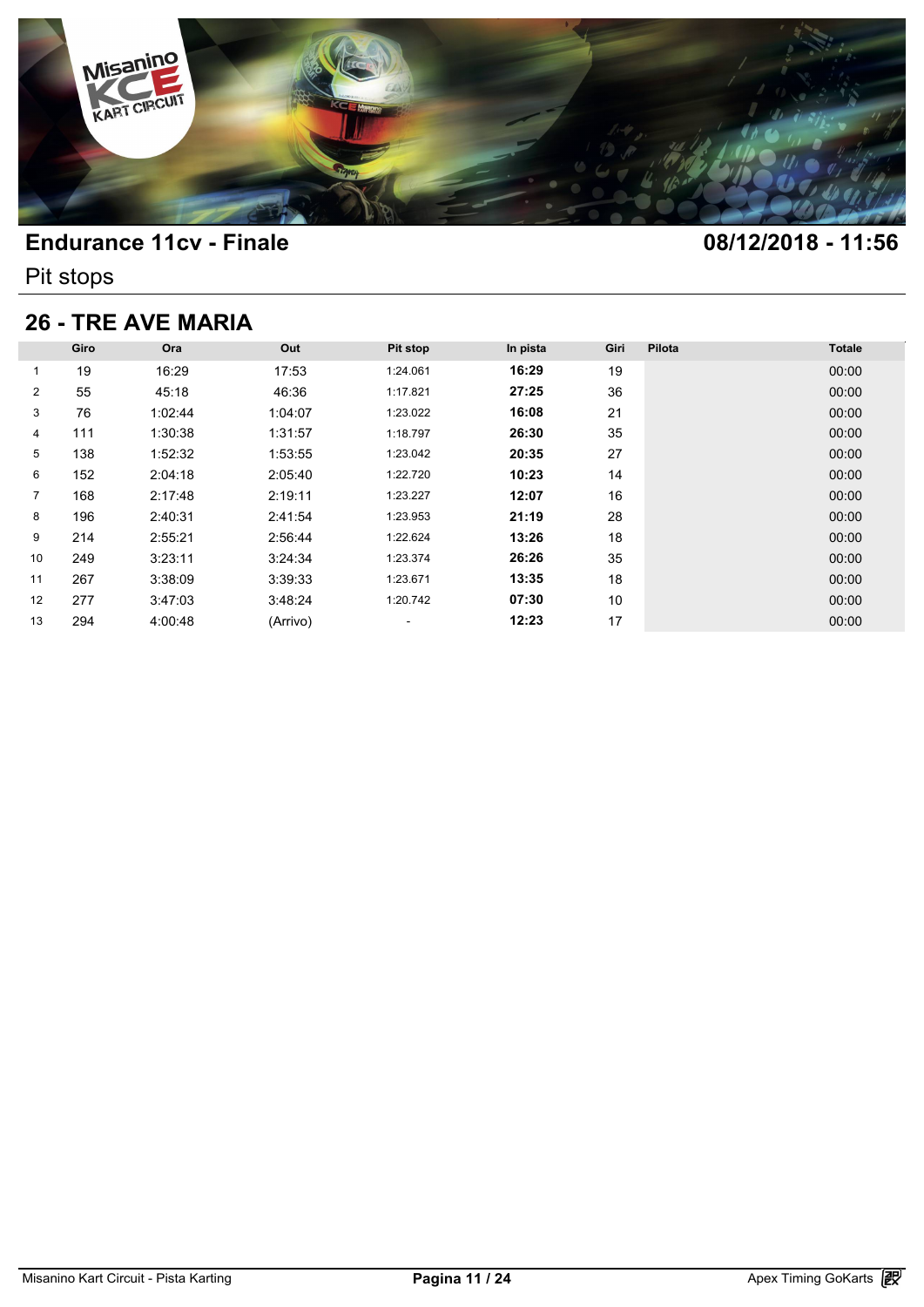

Pit stops

# **10 - RED FUTURA CORSE**

| <b>10 - RED FUTURA CORSE</b> |      |         |          |          |          |      |        |               |  |  |  |
|------------------------------|------|---------|----------|----------|----------|------|--------|---------------|--|--|--|
|                              | Giro | Ora     | Out      | Pit stop | In pista | Giri | Pilota | <b>Totale</b> |  |  |  |
| 1                            | 23   | 19:32   | 20:54    | 1:21.743 | 19:32    | 23   |        | 00:00         |  |  |  |
| $\overline{2}$               | 58   | 47:43   | 49:37    | 1:53.945 | 26:49    | 35   |        | 00:00         |  |  |  |
| 3                            | 94   | 1:17:15 | 1:18:36  | 1:21.052 | 27:38    | 36   |        | 00:00         |  |  |  |
| 4                            | 114  | 1:33:49 | 1:35:10  | 1:21.404 | 15:12    | 20   |        | 00:00         |  |  |  |
| 5                            | 123  | 1:41:58 | 1:43:29  | 1:31.502 | 06:47    | 9    |        | 00:00         |  |  |  |
| 6                            | 141  | 1:57:07 | 1:58:29  | 1:21.426 | 13:37    | 18   |        | 00:00         |  |  |  |
| $\overline{7}$               | 161  | 2:13:34 | 2:14:54  | 1:20.743 | 15:04    | 20   |        | 00:00         |  |  |  |
| 8                            | 184  | 2:32:13 | 2:33:33  | 1:20.769 | 17:18    | 23   |        | 00:00         |  |  |  |
| 9                            | 202  | 2:47:13 | 2:48:36  | 1:22.797 | 13:40    | 18   |        | 00:00         |  |  |  |
| 10                           | 230  | 3:09:40 | 3:11:01  | 1:21.267 | 21:03    | 28   |        | 00:00         |  |  |  |
| 11                           | 252  | 3:27:33 | 3:28:54  | 1:20.852 | 16:31    | 22   |        | 00:00         |  |  |  |
| $12 \overline{ }$            | 271  | 3:43:14 | 3:44:36  | 1:21.989 | 14:19    | 19   |        | 00:00         |  |  |  |
| 13                           | 293  | 4:00:21 | (Arrivo) | ۰        | 15:45    | 22   |        | 00:00         |  |  |  |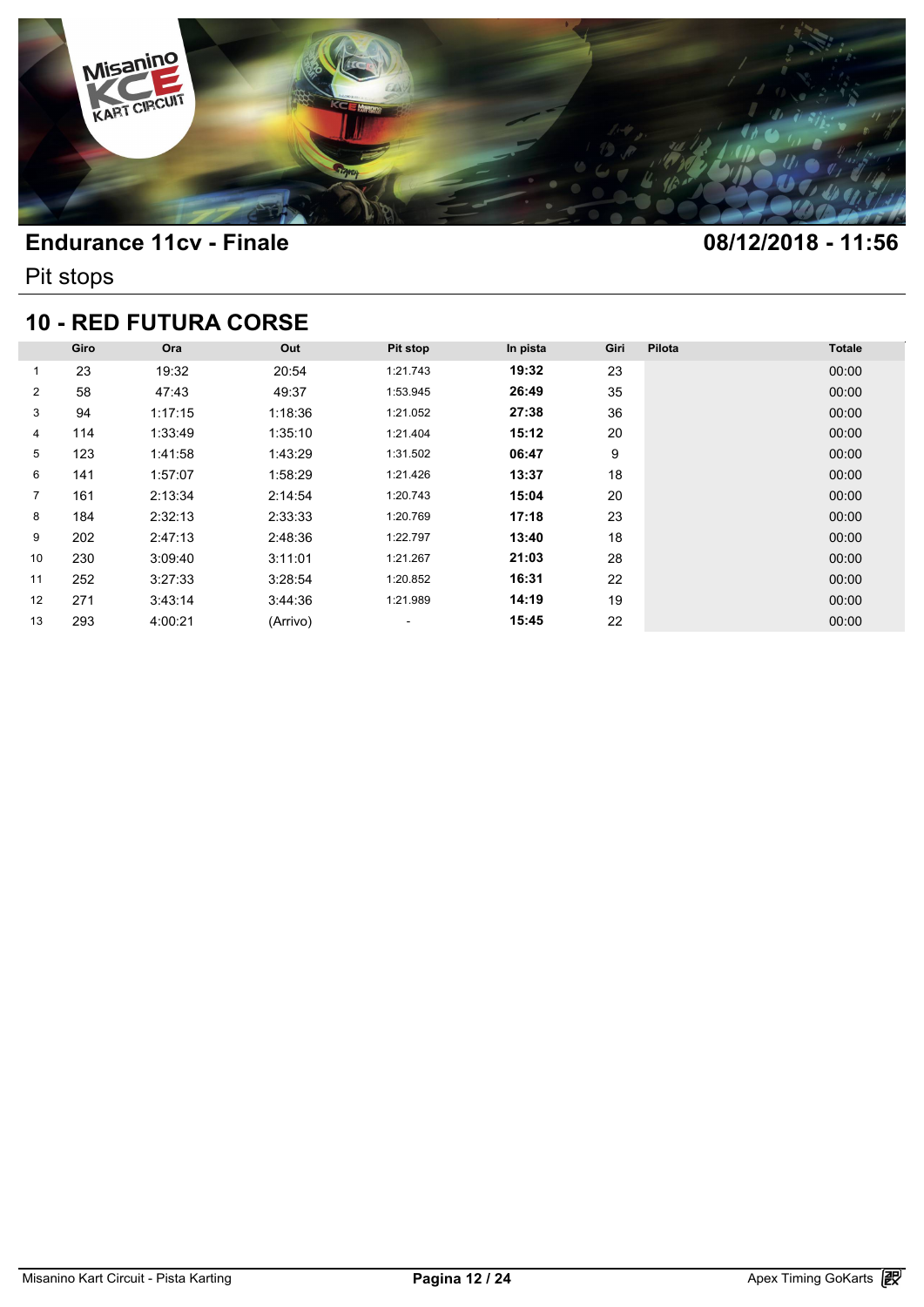

Pit stops

# **15 - TEAM COYOTE 2**

| <b>15 - TEAM COYOTE 2</b> |      |         |          |                          |          |      |        |               |  |  |
|---------------------------|------|---------|----------|--------------------------|----------|------|--------|---------------|--|--|
|                           | Giro | Ora     | Out      | Pit stop                 | In pista | Giri | Pilota | <b>Totale</b> |  |  |
| 1                         | 19   | 16:33   | 17:56    | 1:23.258                 | 16:33    | 19   |        | 00:00         |  |  |
| $\overline{2}$            | 38   | 32:41   | 34:03    | 1:21.816                 | 14:44    | 19   |        | 00:00         |  |  |
| 3                         | 63   | 53:17   | 54:39    | 1:21.111                 | 19:14    | 25   |        | 00:00         |  |  |
| 4                         | 99   | 1:22:07 | 1:23:28  | 1:20.213                 | 27:28    | 36   |        | 00:00         |  |  |
| 5                         | 127  | 1:44:52 | 1:46:13  | 1:21.189                 | 21:24    | 28   |        | 00:00         |  |  |
| 6                         | 161  | 2:11:43 | 2:13:04  | 1:20.369                 | 25:30    | 34   |        | 00:00         |  |  |
| $\overline{7}$            | 187  | 2:32:44 | 2:34:29  | 1:45.126                 | 19:40    | 26   |        | 00:00         |  |  |
| 8                         | 188  | 2:35:14 | 2:36:36  | 1:21.726                 | 00:44    | 1    |        | 00:00         |  |  |
| 9                         | 204  | 2:48:52 | 2:50:13  | 1:21.217                 | 12:16    | 16   |        | 00:00         |  |  |
| 10                        | 241  | 3:18:05 | 3:19:26  | 1:20.963                 | 27:51    | 37   |        | 00:00         |  |  |
| 11                        | 255  | 3:29:59 | 3:31:20  | 1:20.388                 | 10:33    | 14   |        | 00:00         |  |  |
| 12                        | 281  | 3:50:49 | 3:52:11  | 1:21.980                 | 19:29    | 26   |        | 00:00         |  |  |
| 13                        | 293  | 4:00:32 | (Arrivo) | $\overline{\phantom{a}}$ | 08:21    | 12   |        | 00:00         |  |  |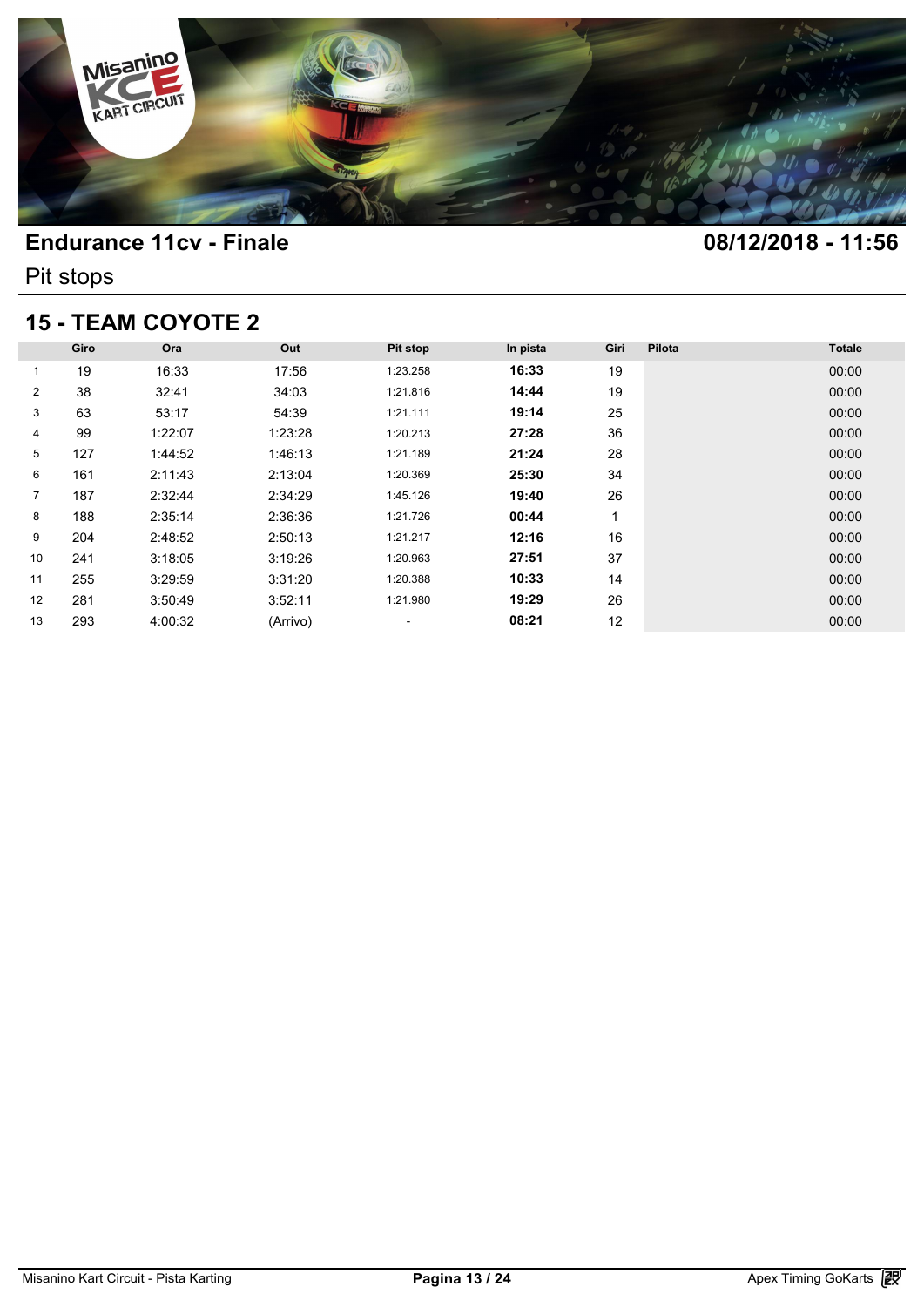

Pit stops

## **6 - CICCIO TEAM 1**

| 6 - CICCIO TEAM 1 |      |         |          |          |          |      |        |               |  |  |
|-------------------|------|---------|----------|----------|----------|------|--------|---------------|--|--|
|                   | Giro | Ora     | Out      | Pit stop | In pista | Giri | Pilota | <b>Totale</b> |  |  |
| 1                 | 34   | 27:39   | 29:02    | 1:22.720 | 27:39    | 34   |        | 00:00         |  |  |
| $\overline{2}$    | 65   | 52:40   | 54:02    | 1:22.305 | 23:38    | 31   |        | 00:00         |  |  |
| 3                 | 83   | 1:09:09 | 1:10:30  | 1:21.718 | 15:06    | 18   |        | 00:00         |  |  |
| 4                 | 98   | 1:22:11 | 1:23:35  | 1:23.940 | 11:40    | 15   |        | 00:00         |  |  |
| 5                 | 138  | 1:53:40 | 1:55:01  | 1:20.470 | 30:05    | 40   |        | 00:00         |  |  |
| 6                 | 151  | 2:05:04 | 2:06:24  | 1:20.425 | 10:03    | 13   |        | 00:00         |  |  |
| $\overline{7}$    | 181  | 2:29:03 | 2:30:24  | 1:20.536 | 22:39    | 30   |        | 00:00         |  |  |
| 8                 | 199  | 2:44:25 | 2:45:47  | 1:21.836 | 14:01    | 18   |        | 00:00         |  |  |
| 9                 | 200  | 2:46:31 | 2:47:52  | 1:21.164 | 00:43    | 1    |        | 00:00         |  |  |
| 10                | 236  | 3:14:44 | 3:16:06  | 1:21.682 | 26:52    | 36   |        | 00:00         |  |  |
| 11                | 242  | 3:20:45 | 3:22:07  | 1:21.857 | 04:38    | 6    |        | 00:00         |  |  |
| 12                | 276  | 3:47:45 | 3:49:07  | 1:21.036 | 25:38    | 34   |        | 00:00         |  |  |
| 13                | 292  | 4:00:43 | (Arrivo) | ۰        | 11:36    | 16   |        | 00:00         |  |  |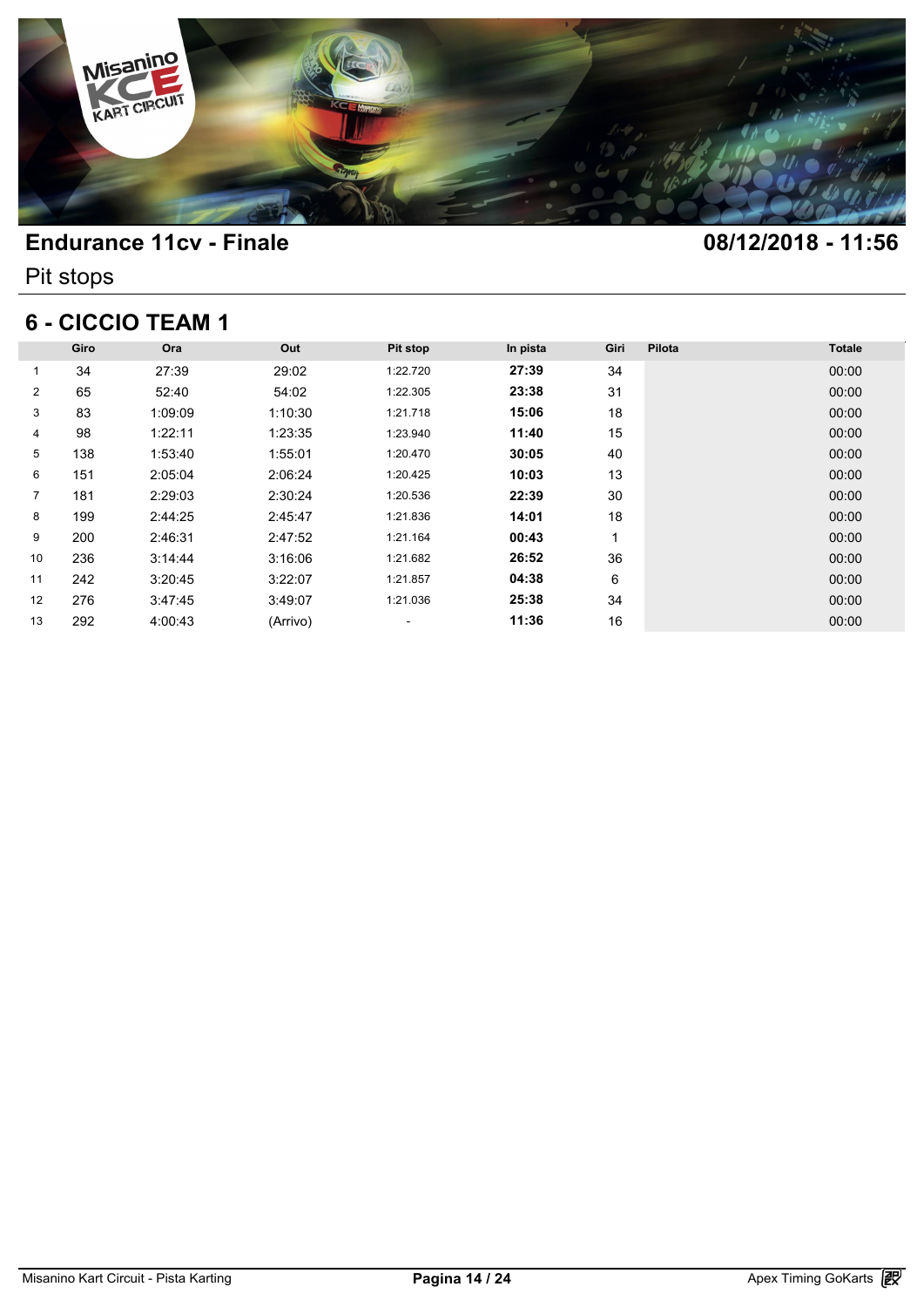

Pit stops

## **8 - SCIA**

| 8 - SCIA       |      |         |          |          |          |      |        |               |  |  |
|----------------|------|---------|----------|----------|----------|------|--------|---------------|--|--|
|                | Giro | Ora     | Out      | Pit stop | In pista | Giri | Pilota | <b>Totale</b> |  |  |
| 1              | 10   | 09:54   | 11:17    | 1:23.165 | 09:54    | 10   |        | 00:00         |  |  |
| $\overline{2}$ | 20   | 19:17   | 20:38    | 1:21.192 | 07:59    | 10   |        | 00:00         |  |  |
| 3              | 35   | 32:37   | 34:00    | 1:22.500 | 11:59    | 15   |        | 00:00         |  |  |
| 4              | 61   | 53:32   | 54:53    | 1:21.746 | 19:31    | 26   |        | 00:00         |  |  |
| 5              | 82   | 1:10:51 | 1:12:13  | 1:22.568 | 15:57    | 21   |        | 00:00         |  |  |
| 6              | 112  | 1:35:15 | 1:36:36  | 1:21.913 | 23:01    | 30   |        | 00:00         |  |  |
| $\overline{7}$ | 141  | 1:58:46 | 2:00:07  | 1:21.237 | 22:09    | 29   |        | 00:00         |  |  |
| 8              | 178  | 2:27:49 | 2:29:10  | 1:21.699 | 27:42    | 37   |        | 00:00         |  |  |
| 9              | 210  | 2:53:35 | 2:54:57  | 1:22.559 | 24:24    | 32   |        | 00:00         |  |  |
| 10             | 228  | 3:08:50 | 3:10:12  | 1:21.559 | 13:52    | 18   |        | 00:00         |  |  |
| 11             | 242  | 3:20:52 | 3:22:15  | 1:22.747 | 10:40    | 14   |        | 00:00         |  |  |
| 12             | 275  | 3:46:51 | 3:48:18  | 1:26.954 | 24:36    | 33   |        | 00:00         |  |  |
| 13             | 292  | 4:00:28 | (Arrivo) | ۰.       | 12:09    | 17   |        | 00:00         |  |  |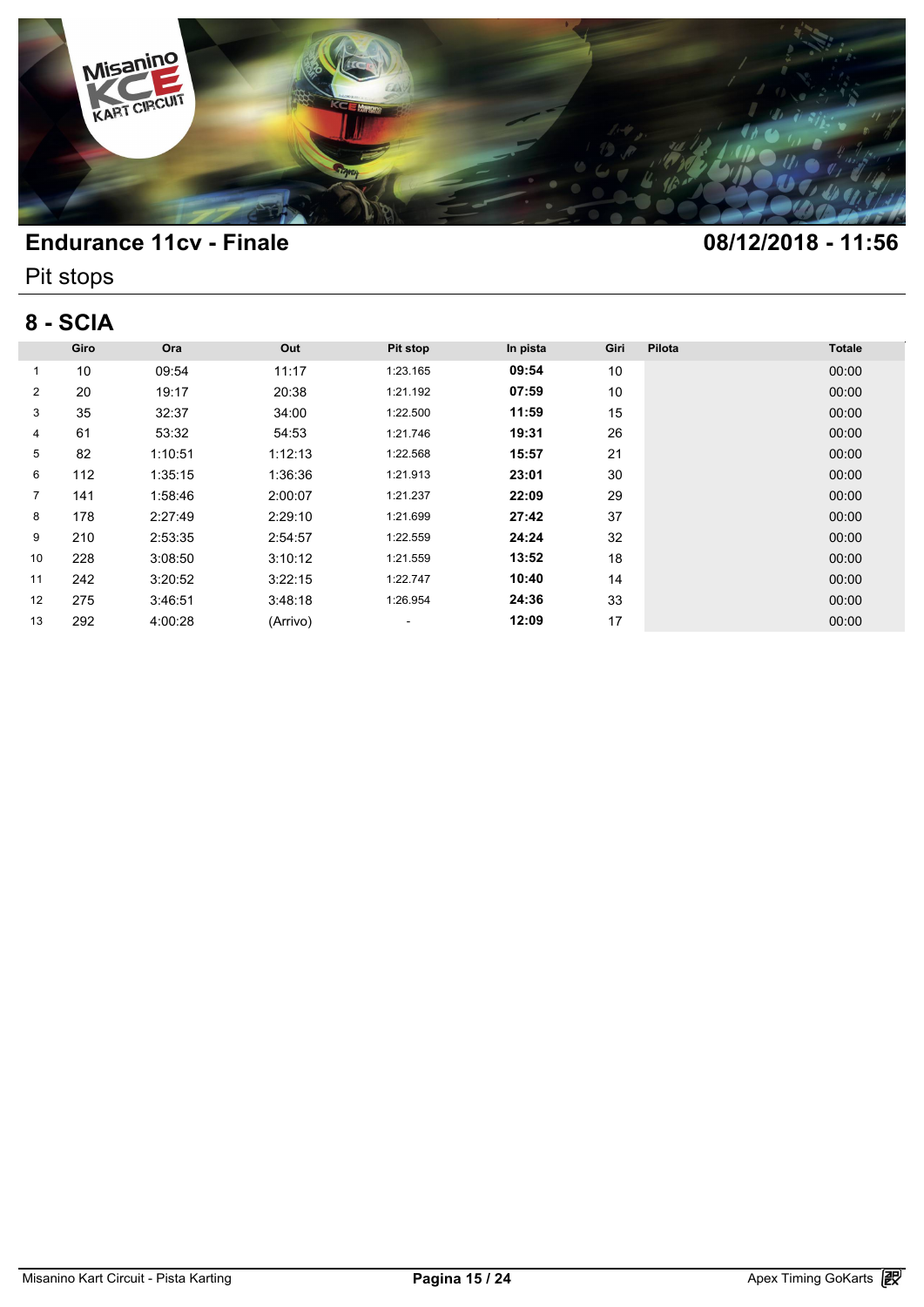

Pit stops

### **5 - FUTURA CORSE**

| <b>5 - FUTURA CORSE</b> |      |         |          |          |          |      |        |               |  |  |  |
|-------------------------|------|---------|----------|----------|----------|------|--------|---------------|--|--|--|
|                         | Giro | Ora     | Out      | Pit stop | In pista | Giri | Pilota | <b>Totale</b> |  |  |  |
| 1                       | 13   | 11:58   | 13:21    | 1:22.750 | 11:58    | 13   |        | 00:00         |  |  |  |
| $\overline{2}$          | 43   | 36:31   | 37:52    | 1:21.591 | 23:09    | 30   |        | 00:00         |  |  |  |
| 3                       | 55   | 47:14   | 48:37    | 1:23.356 | 09:21    | 12   |        | 00:00         |  |  |  |
| 4                       | 71   | 1:01:00 | 1:02:20  | 1:20.328 | 12:23    | 16   |        | 00:00         |  |  |  |
| 5                       | 100  | 1:24:34 | 1:25:55  | 1:21.868 | 22:13    | 29   |        | 00:00         |  |  |  |
| 6                       | 118  | 1:39:51 | 1:41:11  | 1:19.672 | 13:55    | 18   |        | 00:00         |  |  |  |
| $\overline{7}$          | 151  | 2:06:00 | 2:07:22  | 1:21.863 | 24:49    | 33   |        | 00:00         |  |  |  |
| 8                       | 168  | 2:20:14 | 2:21:34  | 1:20.497 | 12:51    | 17   |        | 00:00         |  |  |  |
| 9                       | 182  | 2:32:20 | 2:33:42  | 1:22.401 | 10:45    | 14   |        | 00:00         |  |  |  |
| 10                      | 209  | 2:54:09 | 2:55:31  | 1:22.509 | 20:26    | 27   |        | 00:00         |  |  |  |
| 11                      | 232  | 3:13:02 | 3:14:24  | 1:22.669 | 17:30    | 23   |        | 00:00         |  |  |  |
| 12                      | 252  | 3:29:36 | 3:30:59  | 1:23.198 | 15:11    | 20   |        | 00:00         |  |  |  |
| 13                      | 292  | 4:00:38 | (Arrivo) | ۰        | 29:38    | 40   |        | 00:00         |  |  |  |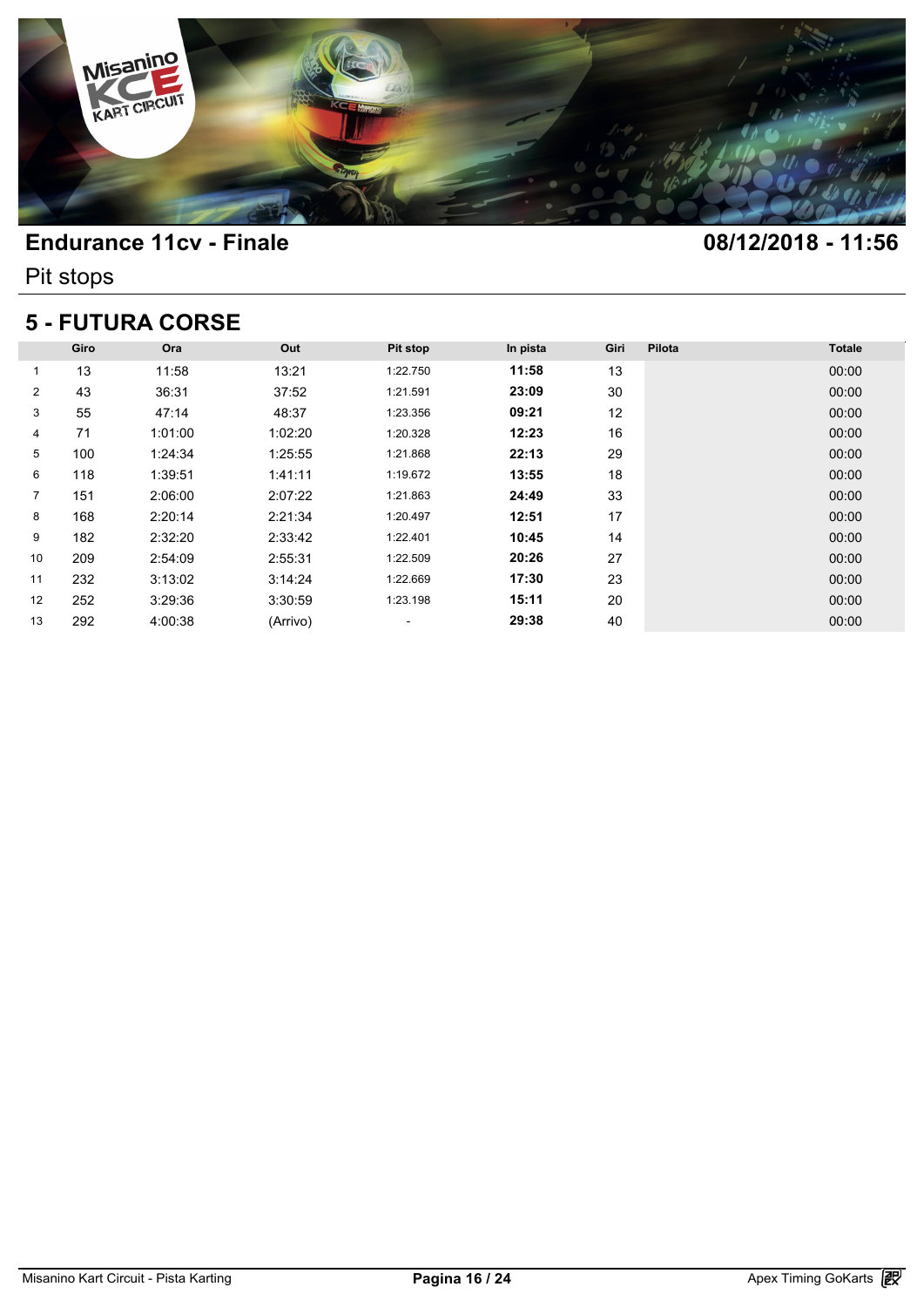

Pit stops

# **2 - GIOGOLI TEAM**

|                | Giro | Ora     | Out      | Pit stop | In pista | Giri | Pilota | <b>Totale</b> |
|----------------|------|---------|----------|----------|----------|------|--------|---------------|
| 1              | 20   | 17:11   | 18:49    | 1:38.146 | 17:11    | 20   |        | 00:00         |
| $\overline{2}$ | 36   | 31:18   | 32:43    | 1:24.370 | 12:29    | 16   |        | 00:00         |
| 3              | 55   | 47:49   | 49:12    | 1:23.183 | 15:06    | 19   |        | 00:00         |
| 4              | 89   | 1:15:06 | 1:16:36  | 1:30.653 | 25:53    | 34   |        | 00:00         |
| 5              | 113  | 1:35:00 | 1:36:24  | 1:23.984 | 18:23    | 24   |        | 00:00         |
| 6              | 137  | 1:55:19 | 1:56:42  | 1:23.578 | 18:54    | 24   |        | 00:00         |
| $\overline{7}$ | 159  | 2:13:13 | 2:14:36  | 1:22.991 | 16:30    | 22   |        | 00:00         |
| 8              | 177  | 2:28:22 | 2:29:44  | 1:22.494 | 13:46    | 18   |        | 00:00         |
| 9              | 196  | 2:44:32 | 2:45:38  | 1:06.159 | 14:47    | 19   |        | 00:00         |
| 10             | 220  | 3:03:41 | 3:05:02  | 1:21.228 | 18:02    | 24   |        | 00:00         |
| 11             | 238  | 3:18:46 | 3:20:08  | 1:21.397 | 13:44    | 18   |        | 00:00         |
| 12             | 263  | 3:39:33 | 3:40:56  | 1:22.712 | 19:25    | 25   |        | 00:00         |
| 13             | 290  | 4:00:38 | (Arrivo) | ۰        | 19:41    | 27   |        | 00:00         |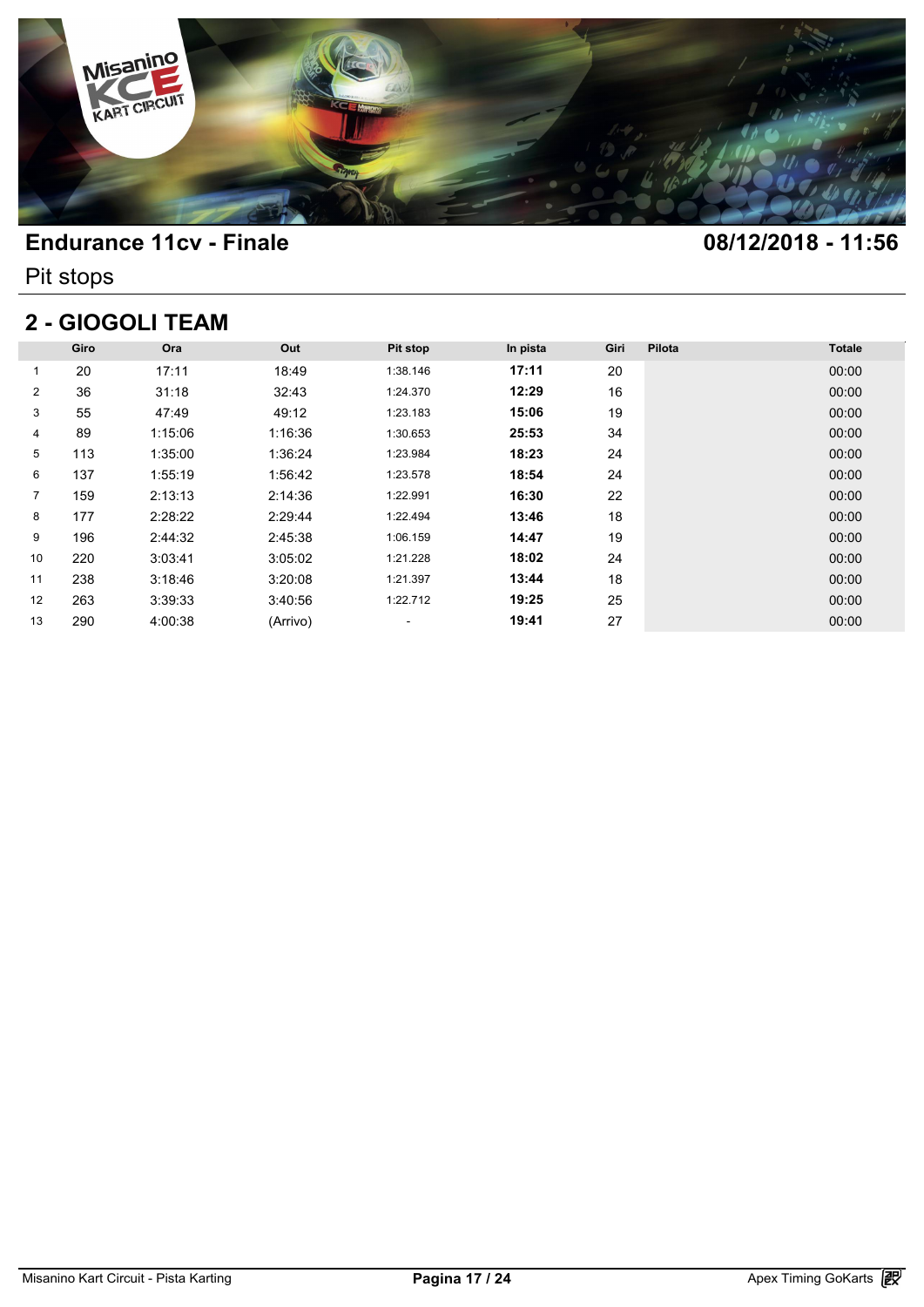

Pit stops

## **3 - PISTA SALENTINA**

| <b>3 - PISTA SALENTINA</b> |      |         |          |          |          |      |        |               |  |  |  |
|----------------------------|------|---------|----------|----------|----------|------|--------|---------------|--|--|--|
|                            | Giro | Ora     | Out      | Pit stop | In pista | Giri | Pilota | <b>Totale</b> |  |  |  |
| 1                          | 17   | 14:55   | 16:18    | 1:22.897 | 14:55    | 17   |        | 00:00         |  |  |  |
| 2                          | 36   | 31:46   | 33:08    | 1:21.926 | 15:27    | 19   |        | 00:00         |  |  |  |
| 3                          | 55   | 47:46   | 49:08    | 1:21.235 | 14:38    | 19   |        | 00:00         |  |  |  |
| 4                          | 75   | 1:05:05 | 1:06:27  | 1:21.353 | 15:57    | 20   |        | 00:00         |  |  |  |
| 5                          | 94   | 1:21:16 | 1:22:38  | 1:22.345 | 14:49    | 19   |        | 00:00         |  |  |  |
| 6                          | 114  | 1:38:01 | 1:39:34  | 1:33.005 | 15:22    | 20   |        | 00:00         |  |  |  |
| $\overline{7}$             | 133  | 1:54:33 | 1:55:54  | 1:20.632 | 14:59    | 19   |        | 00:00         |  |  |  |
| 8                          | 154  | 2:11:51 | 2:13:13  | 1:21.377 | 15:57    | 21   |        | 00:00         |  |  |  |
| 9                          | 175  | 2:29:28 | 2:30:49  | 1:21.421 | 16:14    | 21   |        | 00:00         |  |  |  |
| 10                         | 197  | 2:47:57 | 2:49:19  | 1:21.926 | 17:07    | 22   |        | 00:00         |  |  |  |
| 11                         | 216  | 3:03:49 | 3:05:11  | 1:21.381 | 14:30    | 19   |        | 00:00         |  |  |  |
| $12 \overline{ }$          | 243  | 3:25:43 | 3:27:04  | 1:20.384 | 20:32    | 27   |        | 00:00         |  |  |  |
| 13                         | 264  | 3:43:18 | 3:44:39  | 1:21.281 | 16:14    | 21   |        | 00:00         |  |  |  |
| 14                         | 286  | 4:00:57 | (Arrivo) | ٠        | 16:17    | 22   |        | 00:00         |  |  |  |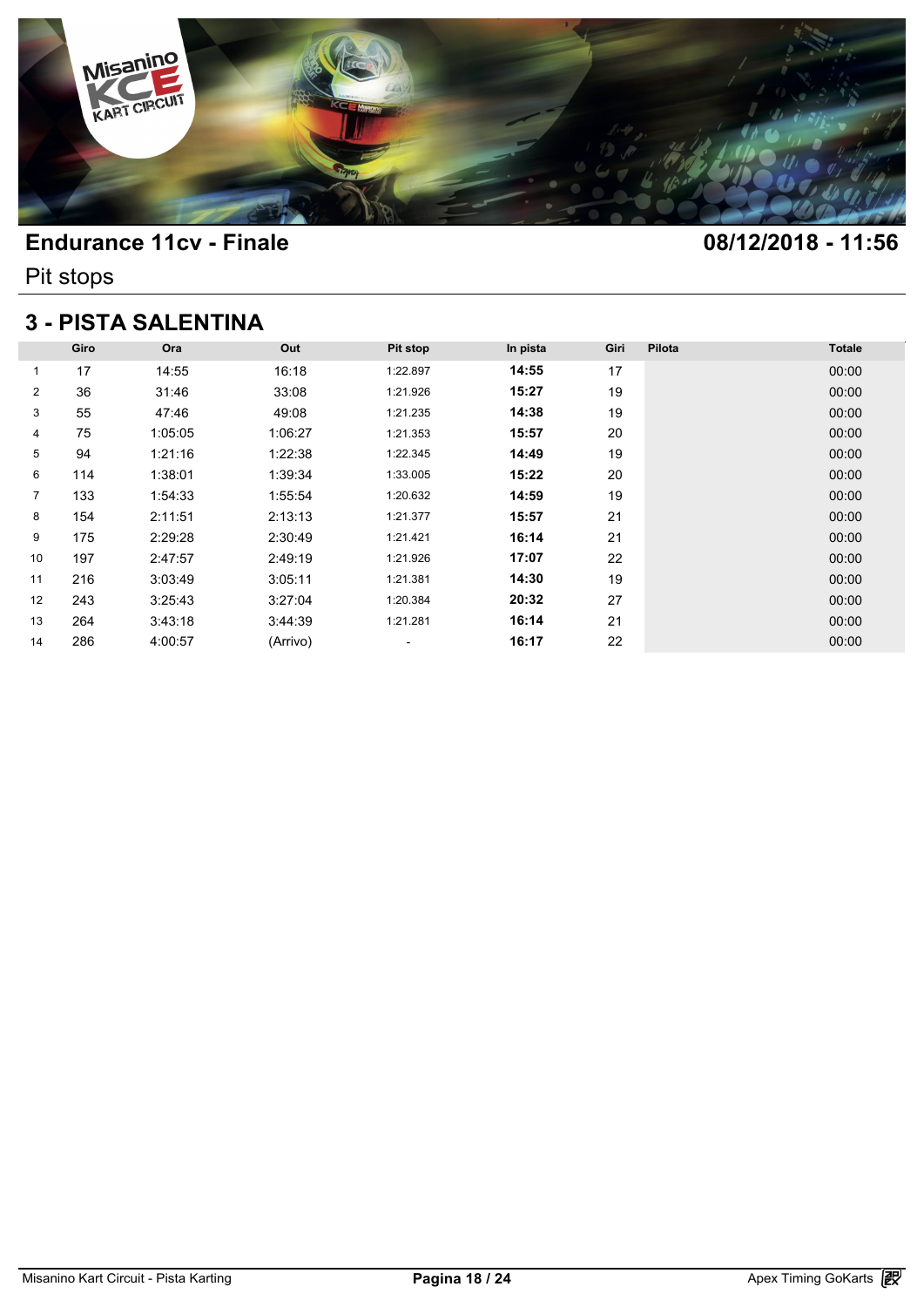

Pit stops

# **18 - I TOBLERONI**

| <b>18 - I TOBLERONI</b> |      |         |          |          |          |      |        |               |  |  |  |
|-------------------------|------|---------|----------|----------|----------|------|--------|---------------|--|--|--|
|                         | Giro | Ora     | Out      | Pit stop | In pista | Giri | Pilota | <b>Totale</b> |  |  |  |
| 1                       | 19   | 16:41   | 19:05    | 2:23.899 | 16:41    | 19   |        | 00:00         |  |  |  |
| $\overline{2}$          | 47   | 41:30   | 42:52    | 1:22.195 | 22:25    | 28   |        | 00:00         |  |  |  |
| 3                       | 65   | 56:49   | 58:12    | 1:22.734 | 13:57    | 18   |        | 00:00         |  |  |  |
| 4                       | 94   | 1:21:09 | 1:22:38  | 1:29.315 | 22:56    | 29   |        | 00:00         |  |  |  |
| 5                       | 114  | 1:38:00 | 1:39:42  | 1:41.548 | 15:22    | 20   |        | 00:00         |  |  |  |
| 6                       | 135  | 1:55:49 | 1:57:11  | 1:22.784 | 16:06    | 21   |        | 00:00         |  |  |  |
| $\overline{7}$          | 166  | 2:21:15 | 2:22:37  | 1:22.112 | 24:03    | 31   |        | 00:00         |  |  |  |
| 8                       | 187  | 2:38:50 | 2:40:12  | 1:22.085 | 16:13    | 21   |        | 00:00         |  |  |  |
| 9                       | 217  | 3:03:46 | 3:05:09  | 1:23.042 | 23:33    | 30   |        | 00:00         |  |  |  |
| 10                      | 237  | 3:20:23 | 3:21:45  | 1:21.866 | 15:13    | 20   |        | 00:00         |  |  |  |
| 11                      | 252  | 3:33:16 | 3:34:37  | 1:21.835 | 11:31    | 15   |        | 00:00         |  |  |  |
| 12                      | 266  | 3:45:43 | 3:47:06  | 1:22.280 | 11:05    | 14   |        | 00:00         |  |  |  |
| 13                      | 285  | 4:00:52 | (Arrivo) | ۰        | 13:46    | 19   |        | 00:00         |  |  |  |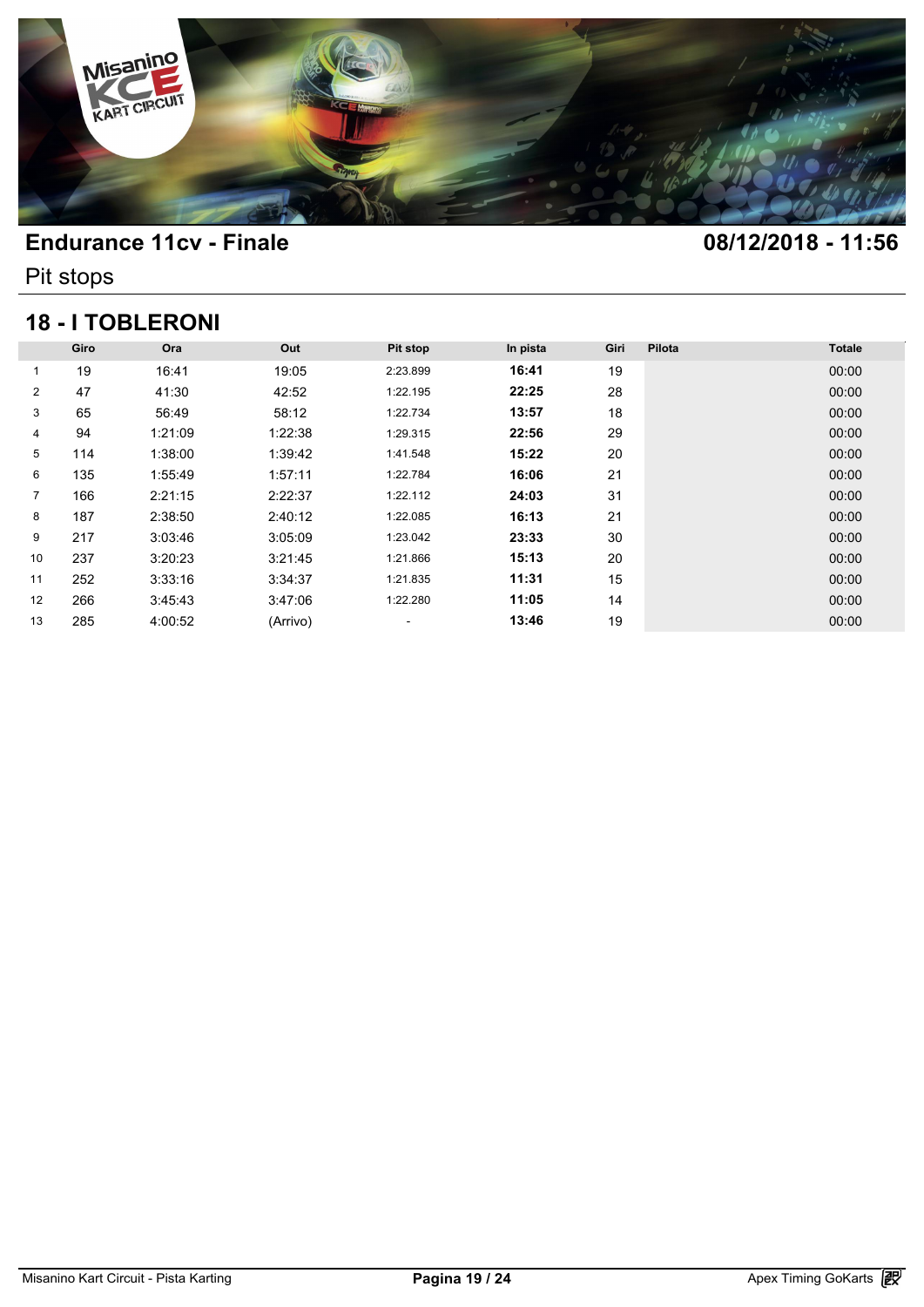

Pit stops

# **13 - RT KART**

| <b>13 - RT KART</b> |      |         |          |          |          |      |        |               |  |  |
|---------------------|------|---------|----------|----------|----------|------|--------|---------------|--|--|
|                     | Giro | Ora     | Out      | Pit stop | In pista | Giri | Pilota | <b>Totale</b> |  |  |
| 1                   | 33   | 27:37   | 29:06    | 1:28.641 | 27:37    | 33   |        | 00:00         |  |  |
| $\overline{2}$      | 66   | 54:03   | 55:27    | 1:23.578 | 24:57    | 33   |        | 00:00         |  |  |
| 3                   | 99   | 1:23:59 | 1:25:44  | 1:45.326 | 28:31    | 33   |        | 00:00         |  |  |
| 4                   | 136  | 1:53:42 | 1:55:08  | 1:25.766 | 27:57    | 37   |        | 00:00         |  |  |
| 5                   | 169  | 2:19:58 | 2:21:18  | 1:20.646 | 24:49    | 33   |        | 00:00         |  |  |
| 6                   | 204  | 2:50:34 | 2:51:57  | 1:22.887 | 29:15    | 35   |        | 00:00         |  |  |
| 7                   | 210  | 2:56:30 | 2:57:51  | 1:20.872 | 04:32    | 6    |        | 00:00         |  |  |
| 8                   | 221  | 3:06:24 | 3:07:45  | 1:21.087 | 08:33    | 11   |        | 00:00         |  |  |
| 9                   | 243  | 3:24:15 | 3:25:56  | 1:41.066 | 16:29    | 22   |        | 00:00         |  |  |
| 10                  | 249  | 3:30:27 | 3:31:53  | 1:25.039 | 04:31    | 6    |        | 00:00         |  |  |
| 11                  | 262  | 3:42:20 | 3:43:44  | 1:24.251 | 10:27    | 13   |        | 00:00         |  |  |
| 12                  | 265  | 3:46:08 | 3:47:31  | 1:23.142 | 02:23    | 3    |        | 00:00         |  |  |
| 13                  | 282  | 4:00:31 | (Arrivo) | ۰        | 12:59    | 17   |        | 00:00         |  |  |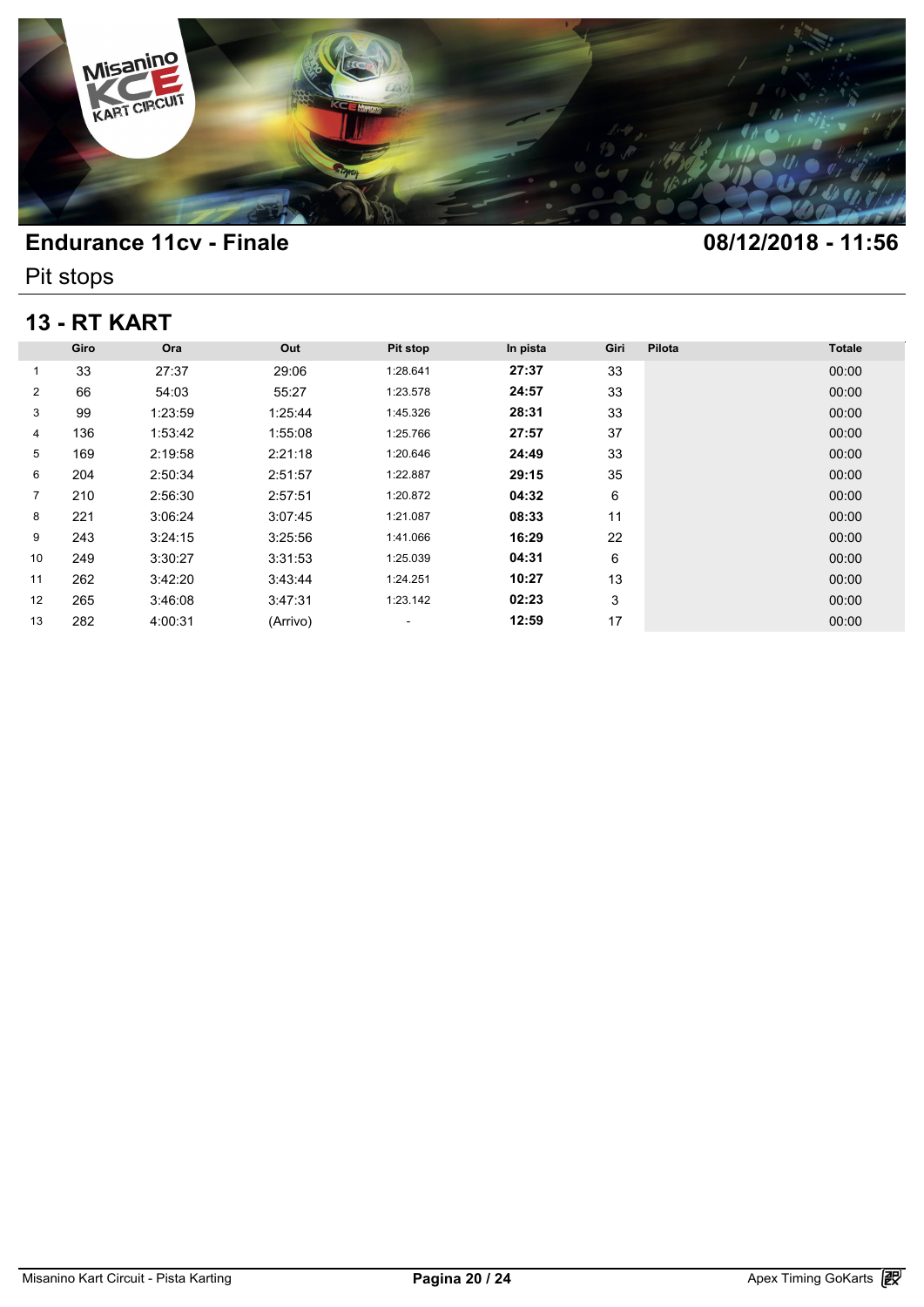

Pit stops

# **23 - GREENBACK RACING**

| <b>23 - GREENBACK RACING</b> |      |         |          |                          |          |      |        |               |  |  |  |
|------------------------------|------|---------|----------|--------------------------|----------|------|--------|---------------|--|--|--|
|                              | Giro | Ora     | Out      | Pit stop                 | In pista | Giri | Pilota | <b>Totale</b> |  |  |  |
| 1                            | 25   | 22:04   | 23:42    | 1:37.966                 | 22:04    | 25   |        | 00:00         |  |  |  |
| $\overline{2}$               | 49   | 43:29   | 44:51    | 1:22.180                 | 19:46    | 24   |        | 00:00         |  |  |  |
| 3                            | 51   | 46:31   | 46:59    | 27.692                   | 01:40    | 2    |        | 00:00         |  |  |  |
| 4                            | 79   | 1:09:18 | 1:10:41  | 1:22.243                 | 22:19    | 28   |        | 00:00         |  |  |  |
| 5                            | 99   | 1:26:46 | 1:28:07  | 1:20.434                 | 16:05    | 20   |        | 00:00         |  |  |  |
| 6                            | 115  | 1:40:47 | 1:42:09  | 1:22.049                 | 12:39    | 16   |        | 00:00         |  |  |  |
| $\overline{7}$               | 140  | 2:01:56 | 2:03:19  | 1:22.826                 | 19:47    | 25   |        | 00:00         |  |  |  |
| 8                            | 167  | 2:24:28 | 2:25:50  | 1:21.953                 | 21:09    | 27   |        | 00:00         |  |  |  |
| 9                            | 195  | 2:48:15 | 2:49:36  | 1:21.633                 | 22:24    | 28   |        | 00:00         |  |  |  |
| 10                           | 221  | 3:10:11 | 3:11:32  | 1:21.462                 | 20:34    | 26   |        | 00:00         |  |  |  |
| 11                           | 238  | 3:25:01 | 3:26:23  | 1:21.023                 | 13:29    | 17   |        | 00:00         |  |  |  |
| 12                           | 265  | 3:47:21 | 3:48:43  | 1:21.632                 | 20:58    | 27   |        | 00:00         |  |  |  |
| 13                           | 281  | 4:00:58 | (Arrivo) | $\overline{\phantom{a}}$ | 12:14    | 16   |        | 00:00         |  |  |  |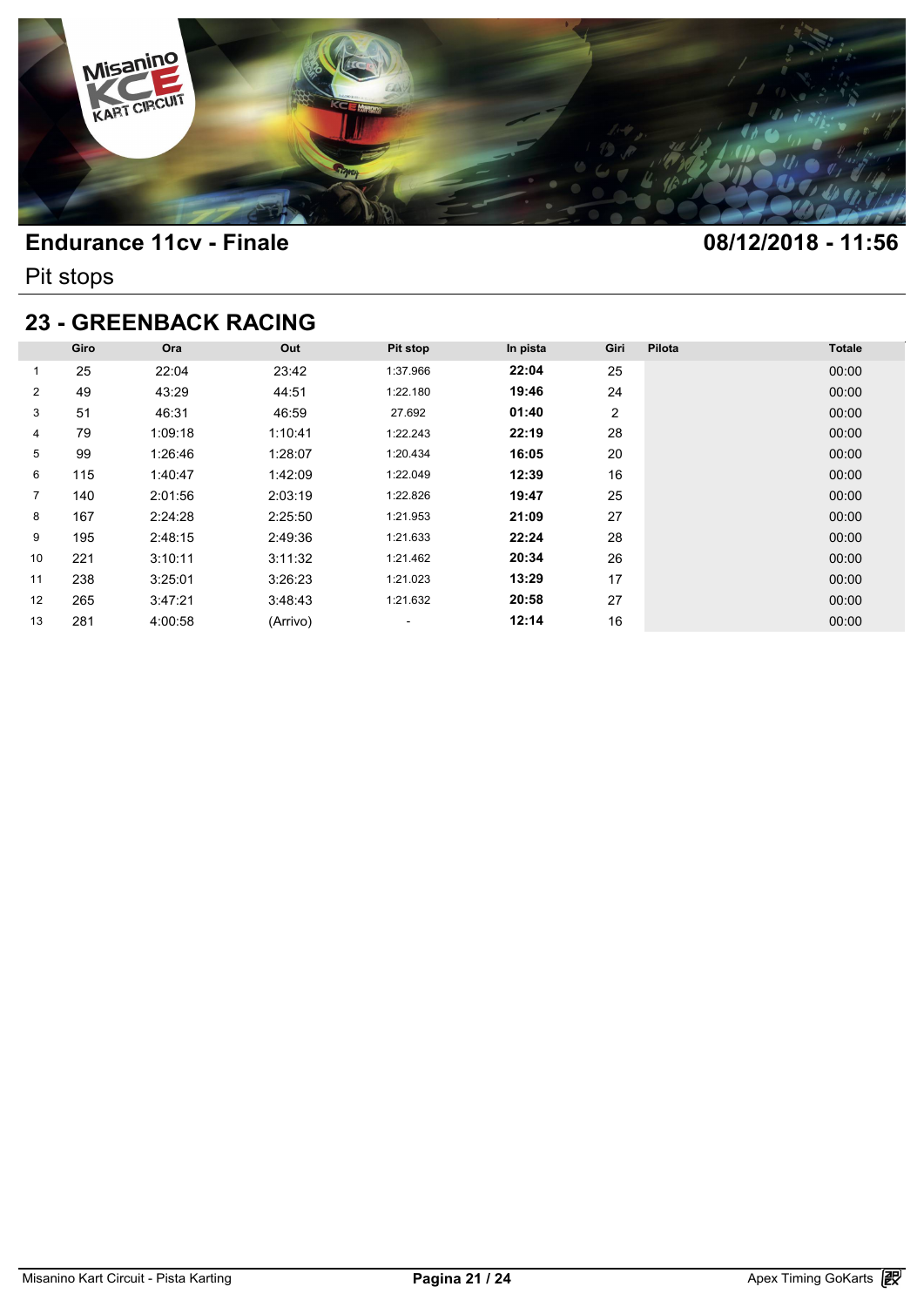

Pit stops

## **4 - FANTASTICI 4**

|                | Giro | Ora     | Out      | Pit stop | In pista | Giri | Pilota | <b>Totale</b> |
|----------------|------|---------|----------|----------|----------|------|--------|---------------|
| 1              | 17   | 15:38   | 17:26    | 1:47.111 | 15:38    | 17   |        | 00:00         |
| $\overline{2}$ | 35   | 32:18   | 33:44    | 1:25.974 | 14:52    | 18   |        | 00:00         |
| 3              | 55   | 50:08   | 51:32    | 1:24.012 | 16:23    | 20   |        | 00:00         |
| 4              | 75   | 1:07:22 | 1:08:48  | 1:25.995 | 15:49    | 20   |        | 00:00         |
| 5              | 96   | 1:25:16 | 1:26:41  | 1:25.087 | 16:28    | 21   |        | 00:00         |
| 6              | 115  | 1:41:37 | 1:43:04  | 1:26.219 | 14:56    | 19   |        | 00:00         |
| $\overline{7}$ | 136  | 1:59:43 | 2:01:06  | 1:23.007 | 16:39    | 21   |        | 00:00         |
| 8              | 156  | 2:16:47 | 2:18:13  | 1:26.291 | 15:41    | 20   |        | 00:00         |
| 9              | 175  | 2:33:06 | 2:34:22  | 1:15.625 | 14:52    | 19   |        | 00:00         |
| 10             | 200  | 2:54:02 | 2:55:24  | 1:22.748 | 19:39    | 25   |        | 00:00         |
| 11             | 228  | 3:17:53 | 3:19:14  | 1:21.647 | 22:28    | 28   |        | 00:00         |
| 12             | 254  | 3:39:24 | 3:40:49  | 1:25.181 | 20:09    | 26   |        | 00:00         |
| 13             | 281  | 4:00:59 | (Arrivo) | ٠        | 20:10    | 27   |        | 00:00         |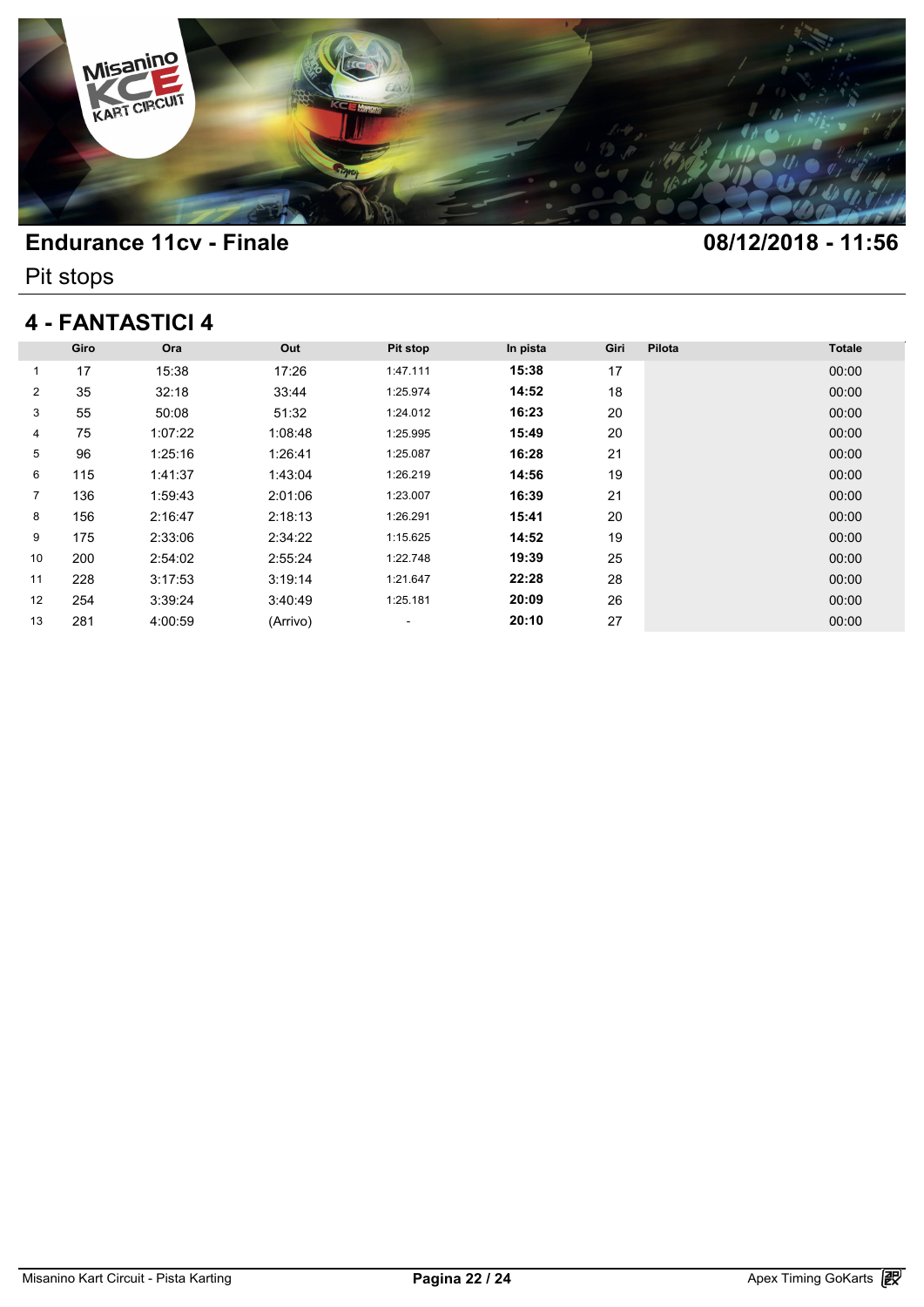

Pit stops

### **17 - VICENZA TEAM**

| <b>17 - VICENZA TEAM</b> |      |         |          |          |          |      |        |               |  |  |  |
|--------------------------|------|---------|----------|----------|----------|------|--------|---------------|--|--|--|
|                          | Giro | Ora     | Out      | Pit stop | In pista | Giri | Pilota | <b>Totale</b> |  |  |  |
| 1                        | 22   | 20:29   | 21:54    | 1:25.330 | 20:29    | 22   |        | 00:00         |  |  |  |
| $\overline{2}$           | 45   | 41:02   | 42:28    | 1:25.689 | 19:08    | 23   |        | 00:00         |  |  |  |
| 3                        | 69   | 1:01:26 | 1:02:48  | 1:22.401 | 18:57    | 24   |        | 00:00         |  |  |  |
| 4                        | 97   | 1:24:20 | 1:25:44  | 1:23.907 | 21:31    | 28   |        | 00:00         |  |  |  |
| 5                        | 122  | 1:46:01 | 1:47:25  | 1:24.666 | 20:16    | 25   |        | 00:00         |  |  |  |
| 6                        | 133  | 1:56:38 | 1:58:14  | 1:35.112 | 09:13    | 11   |        | 00:00         |  |  |  |
| $\overline{7}$           | 158  | 2:18:11 | 2:19:39  | 1:28.720 | 19:57    | 25   |        | 00:00         |  |  |  |
| 8                        | 186  | 2:41:06 | 2:42:30  | 1:24.269 | 21:26    | 28   |        | 00:00         |  |  |  |
| 9                        | 202  | 2:55:50 | 2:57:13  | 1:23.225 | 13:20    | 16   |        | 00:00         |  |  |  |
| 10                       | 228  | 3:17:26 | 3:18:51  | 1:25.058 | 20:12    | 26   |        | 00:00         |  |  |  |
| 11                       | 247  | 3:33:44 | 3:35:09  | 1:24.943 | 14:53    | 19   |        | 00:00         |  |  |  |
| 12                       | 266  | 3:49:38 | 3:51:00  | 1:21.987 | 14:28    | 19   |        | 00:00         |  |  |  |
| 13                       | 279  | 4:00:21 | (Arrivo) | ۰        | 09:21    | 13   |        | 00:00         |  |  |  |